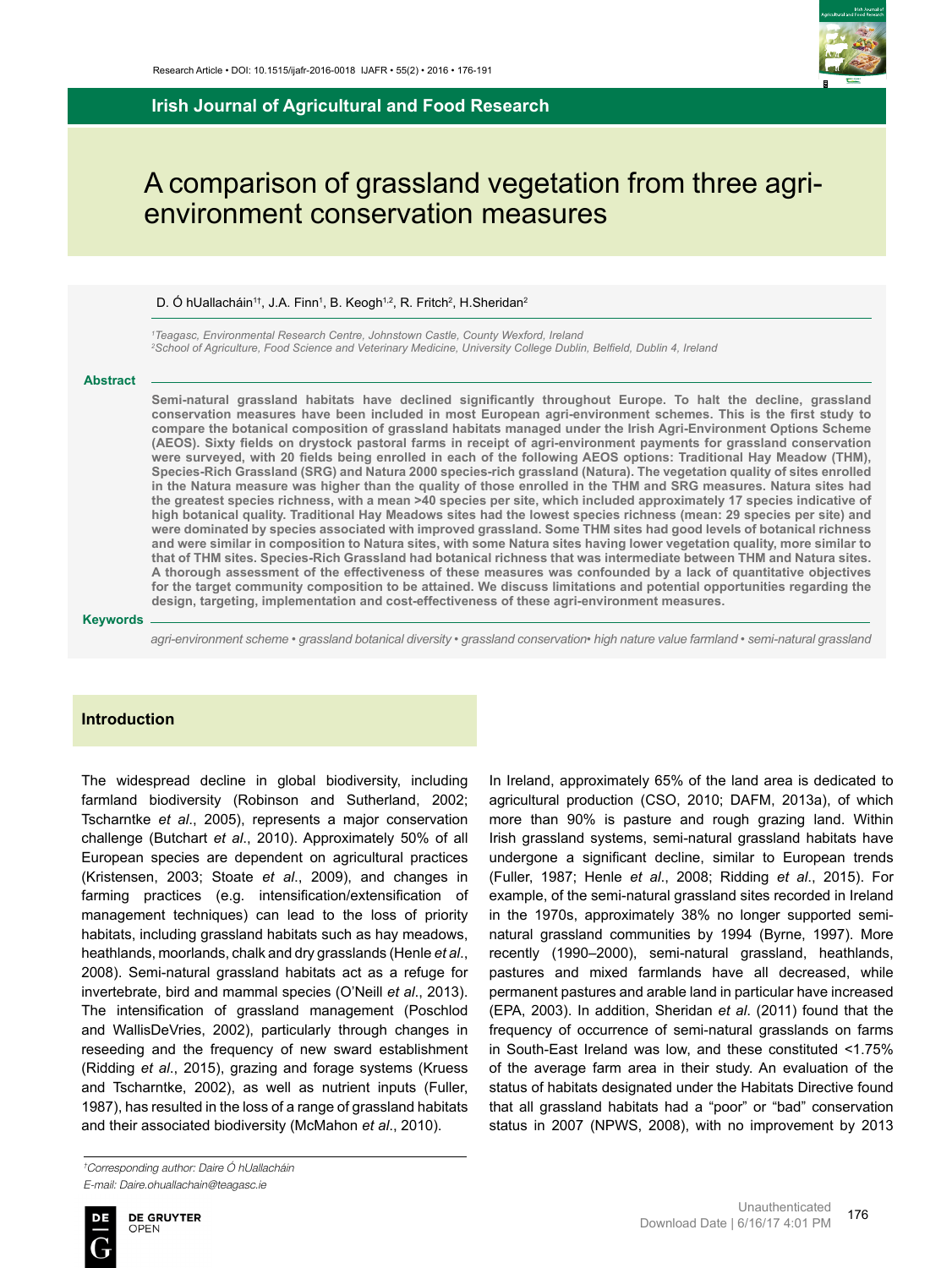(NPWS, 2013). Similarly, O'Neill *et al*. (2013) found that the assessment of overall condition for all five Annex 1 grassland habitats was "unfavourable–bad". The documented decline in the range and quality of semi-natural grassland habitats highlights the need for evidence-based and well-targeted conservation actions to address this decline.

Agri-environment schemes (AESs) were established (EU Agri-environmental Regulation [90/20788/EEC]) to promote management practices that are more ecological and environmentally beneficial (Kleijn and Sutherland, 2003). These schemes use public funds to pay for private actions by farmers, as a means of ensuring environmental public goods that are external to market systems (Finn and Ó hUallacháin, 2012). EU Member States are obliged to monitor and evaluate the environmental, agricultural and socioeconomic impacts of their agri-environment (AE) programmes (EC Regulation No. 746/96). Evaluation is also necessary to demonstrate value for money to taxpayers, as well as to avoid accusations of trade distortion. However, the effectiveness of AES as a tool to maintain and enhance farmland biodiversity has been questioned (Kleijn and Sutherland, 2003). This may be due to a variety of reasons, including deficiencies in relation to the design, targeting, monitoring, evaluation and flexibility of individual measures and overall schemes.

Considering the prominence of grasslands in Ireland, and the "bad" conservation status of the majority of designated grassland habitats (NPWS, 2013), it is not surprising that measures to address the conservation of grassland habitats have been included in all iterations of Ireland's AESs: the Rural Environment Protection Scheme (REPS, 1994–2014) and the Agri-Environment Options Scheme (AEOS, 2010– 2018). The primary scheme in place during this study in 2013, AEOS, provided three specific AE grassland measures:

- 1. Traditional Hay Meadow (THM)
- 2. Species-Rich Grassland (SRG)
- 3. Grassland with a Natura 2000 designation, which formally received a Natura-based payment (Natura)

Grassland conservation measures are intended to represent a significant financial investment and policy instrument for protection of biodiversity in Ireland. The AE grassland measures were the three most popular measures in AEOS in 2013 (i.e. 51% of participants undertook SRG, 27% undertook THM and 19% undertook Natura measures on their farms) (L. O'Shea, DAFM, personal communication). High participation rates, coupled with payment rates of €314/ ha for SRG and THM and €75/ha for Natura, have resulted in €19.25 million, €6.31 million and €3.03 million, respectively, being spent on these three measures in 2013. More recently, these measures (incorporating slight changes in eligibility and management criteria) have been included in the Green Low-Carbon Agri-environment Scheme (GLAS), the Irish

## AES launched in 2015.

Two basic requirements of successful conservation measures are that their environmental effectiveness is validated and that they are appropriately costed. The European Court of Auditors report (2011) on AE payments made the following recommendations:

- 1. AE expenditure should be more precisely targeted;
- 2. There should be a higher rate of EU contribution for submeasures with higher environmental potential;
- 3. There should be a clear distinction between simple and more demanding AE sub-measures; and
- 4. Member States should be more proactive in managing AE payments.

This study compared the botanical species richness, abundance and community composition of grassland sites enrolled in three AE grassland measures. We sought to compare the variability in the botanical composition within grasslands undertaking the same management criteria (and thus in receipt of the same payment under AEOS) as well as the variability in botanical composition between grasslands undertaking different grassland measures (and thus receiving different payments). Greater understanding of the botanical composition and quality of grasslands in receipt of AE payments will help inform policymakers on the cost-effectiveness of existing management criteria, as well as helping to identify ways of revising existing measures to improve their cost-effectiveness.

## **Materials and methods**

## *Site selection*

Site selection was restricted to pastoral drystock farms participating in the AEOS and in receipt of payments for at least one of the three grassland options available under the scheme; THM, SRG, and grassland designated as Natura 2000 site (Natura). Thus, 20 sites representing each of the grassland options were randomly selected, resulting in a total of 60 sites (from counties Roscommon [20], Kildare [14], Longford [11], Laois [7], Offaly [6], and Mayo [2]). Information relating to the condition of the sites prior to entry to AEOS, or on whether the sites had been participants in previous AESs, was not available.

Each grassland measure in AEOS had specific management criteria (abbreviated details are provided in Table 1; additional details can be found in DAFM [2010]). The THM measure required applicants to identify at least three grass species other than *Lolium perenne* in the sward and specified that the land parcel must not have been cultivated for a minimum of eight years prior to entry into the scheme (DAFM, 2010).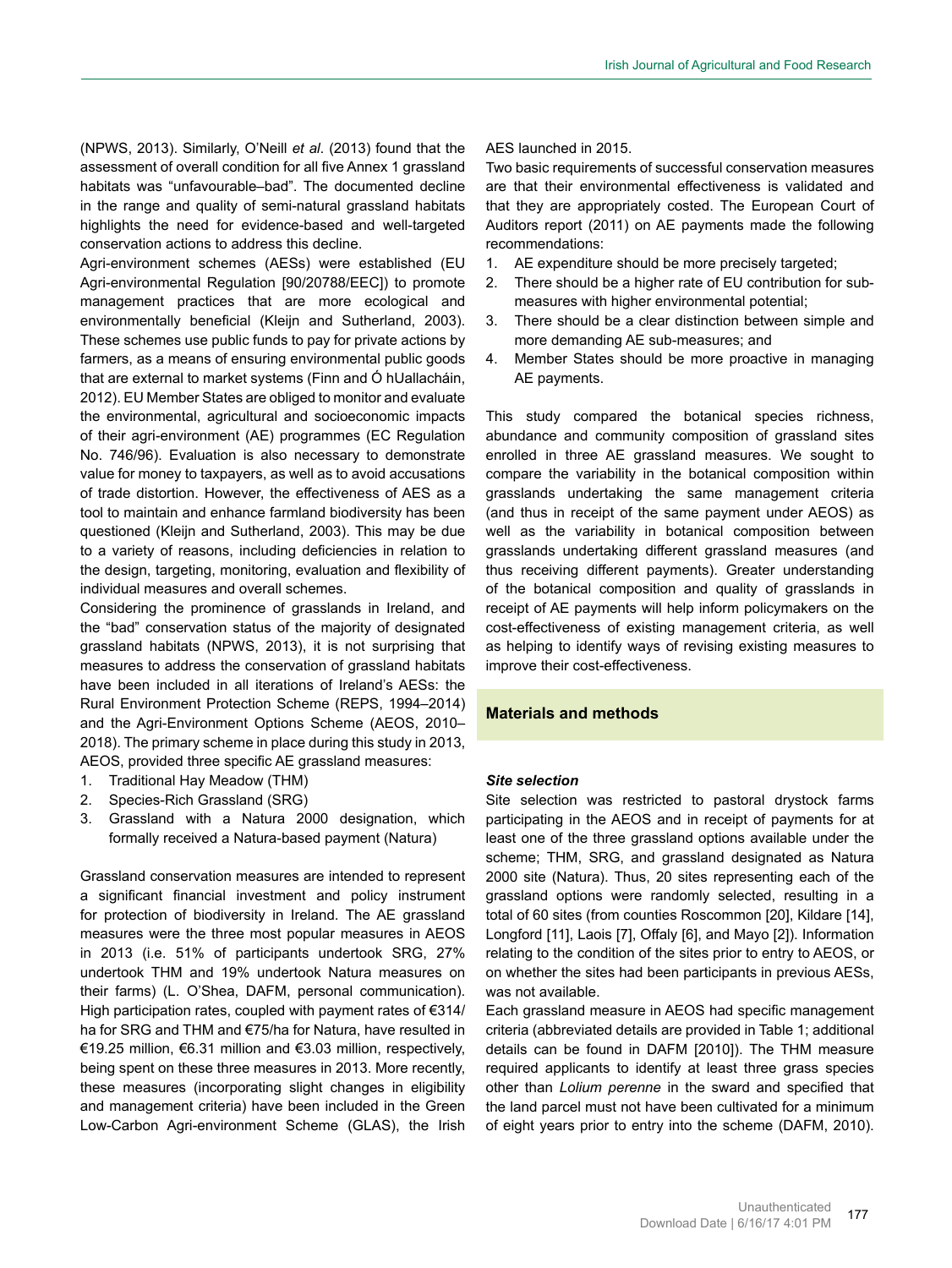| <b>Classification and</b><br>management prescription | <b>Traditional Hay Meadow</b>                      | <b>Species-Rich Grassland</b>                                         | <b>Natura</b>                                                                                                        |
|------------------------------------------------------|----------------------------------------------------|-----------------------------------------------------------------------|----------------------------------------------------------------------------------------------------------------------|
| Eligibility                                          | Three grass species present other than<br>ryegrass | Five indicators from guidelines.<br><20% negative indicators          | Designated as per Natura 2000<br>specifications                                                                      |
| Cultivation                                          | No cultivation in past 8 yr                        | No cultivation in past 8 yr                                           | Cultivation must be avoided                                                                                          |
| Nitrogen                                             | <30 kg/ha N                                        | $<$ 30 kg/ha (N or P)                                                 | Traditional practices maintained, based<br>on results of soil test                                                   |
| Phosphorus                                           |                                                    | $<$ 30 kg/ha (N or P)                                                 | Traditional practices maintained, based<br>on results of soil test<br>Phosphate level should be less than<br>index 2 |
| Closed period                                        | By 15th April                                      | N/A                                                                   | N/A                                                                                                                  |
| Grazing/stocking rate                                |                                                    | No specific details                                                   | Traditional grazing practices<br>maintained                                                                          |
| Mowing                                               | After 15th July                                    | After 15th July                                                       |                                                                                                                      |
| Additional                                           | Hay must be turned twice                           | No herbicides permitted. Spot<br>treatment of noxious weeds permitted | No herbicides permitted. Spot<br>treatment of noxious weeds permitted.                                               |
| Payment rate                                         | €314/ha                                            | €314/ha                                                               | €75/ha                                                                                                               |

**Table 1.** Classification and management prescriptions for Traditional Hay Meadow, Species-Rich Grassland and Natura grassland under the Agri-Environment Option Scheme (AEOS), summarised from DAFM (2010)

The SRG measure required the identification of indicator species as an eligibility criterion for participation and had similar cultivation requirements as for THM. Typically, no pesticides, chemical fertiliser, slurry or farmyard manure (beyond inputs from grazing animals) could be applied to SRG, with the exception being AEOS 3 (third iteration of the scheme; DAFM, 2013b) where up to 30 kg/ha of nitrogen (N) and/or phosphorus (P) could be applied. For THM, up to 30 kg/ha of N could be applied. Compliance with both THM and SRG measures required the continuation of "traditional" grazing practices (without further clarification as to what was considered traditional). THM and SRG had to be closed or cut at certain times of the year, and stocking rates and winter feeding were restricted. Payment rates for THM and SRG were €314/ha (up to a maximum of 10 ha).

Specifications for Natura grasslands were less explicit. Only designated Natura 2000 sites were eligible. Management prescriptions typically required that traditional management practices be maintained (Table 1; DAFM, 2010). The payment rate was €75/ha (maximum €4,000), and where this measure was selected, all Natura land had to be included (even if the total area of Natura land on the farm exceeded the area of land paid for).

#### *Survey methods for grasslands*

Grassland surveys were undertaken on each of the 60 sites between early May and August of 2013 and 2014. One field (site) per AE grassland measure was surveyed per farm. Where a farm had more than one field of any individual AE grassland measure, the largest field was selected. Seventeen farms had more than one AE grassland measure represented (THM and SRG: 8; SRG and Natura: 5; THM and Natura: 3; THM, SRG and Natura: 1), in which case, one field of each AE grassland measure was surveyed. Within each selected field, 20 quadrats  $(1 \text{ m} \times 1 \text{ m})$  were randomly located. To ensure that the full variability of plant species within the main area of the field was sampled, the quadrats were restricted in their location, i.e., they were (1) a minimum of 10 m apart and (2) a minimum of 10 m away from the base of hedgerows, other field boundaries or gateways. All vascular plants rooted within each quadrat were identified to species according to Stace (1997). Hybridisation of *Agrostis* species meant that the species were grouped as *Agrostis* spp. (refer Hubbard, 1984). Abundance values were assigned according to the Braun-Blanquet Scale (Braun-Blanquet *et al*., 1932). Data analysis techniques required that the Braun-Blanquet values be converted to actual percentage cover values. This was done by assigning a percentage score to the midpoint of each category (according to Wikum and Shanholtzer, 1978). The 20 quadrats per site were summed, and the mean value was used to calculate a mean percentage cover value for each species per site. To address the limitations with species richness metrics (Fleishman *et al*., 2006), both Shannon diversity index (H′) and effective species richness (expH′) (Jost, 2006) were calculated from the relative abundance data. Effective species richness represents the true diversity rather than an index of diversity; thus, a community with an effective richness of 2.0 is considered twice as diverse as a community with an effective richness of 1.0.

To assess the botanical quality of the sites, plant indicator species for high-quality grassland (hereafter, positive indicators) were based on the High Nature Value plant species list recommended by O'Neill *et al*. (2013). Negative indicator species (plants associated with Improved Agricultural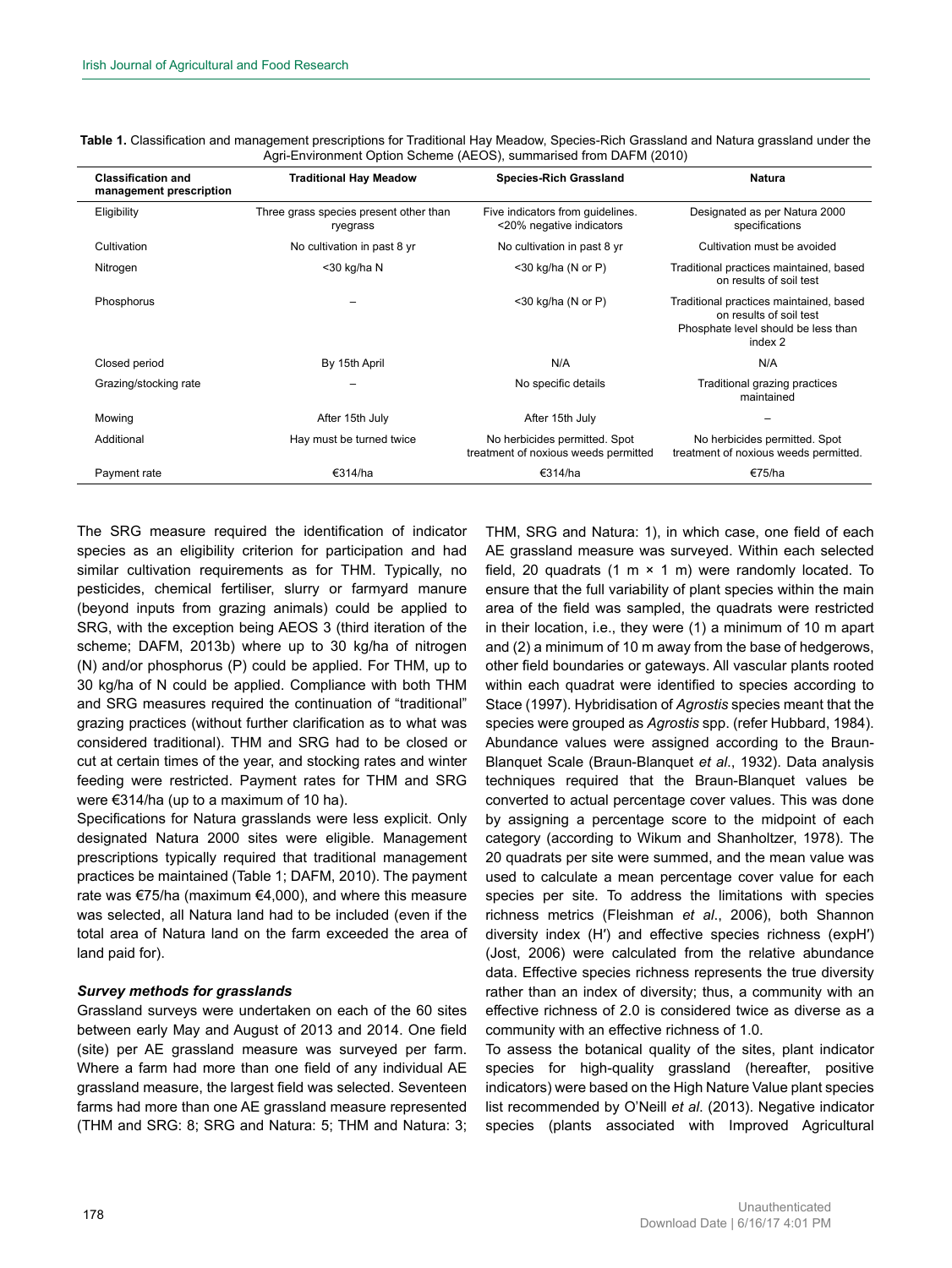Grassland (GA1) which are considered negative when they exceed 10% cover; Fossitt, 2000) were also derived from O'Neill *et al*. (2013) and consisted of the species that were universal to the four occurring Annex 1 grassland habitats in the study (i.e. *Cirsium arvense, C. vulgare, L. perenne, Rumex obtusifolius, Senecio jacobaea, Trifolium repens* and *Urtica dioica*).

High soil nutrient levels are often associated with reduced botanical richness and the dominance of a few highly competitive species in the grassland (Kleijn *et al*., 2009). Soil was sampled at each field to measure the fertility and pH levels. Soil samples consisted of 20 pooled 10-cm-deep cores taken in a "W" formation across the sampled fields. These samples were air-dried and analysed for Morgan's available P, potassium (K), magnesium (Mg) and pH.

#### *Data analysis*

Data was checked for normality using Shapiro–Wilk test with PROC UNIVARIATE in SAS (SAS 9.3.1; SAS Institute Inc., Cary, NC, USA). A comparison of species richness, diversity and effective richness, along with the richness and mean percentage cover of taxonomic groups (i.e. herb, grass, shrub), between each AE grassland measure was undertaken with generalised linear modelling (GLM; normal distribution) and Kruskal–Wallis test (non-normal distribution) in SAS. Shrub cover data were used as a negative indicator of habitat quality; values were zero-inflated, so the data were log-transformed and Poisson distribution used. PROC GLM (normal distribution) and Kruskal–Wallis test (non-normal distribution) were used to analyse variations in P, K, Mg and pH concentrations in soils among each AE grassland measure and also to model correlations between P, K, Mg and pH concentrations and species richness, as well as the richness and relative abundance cover of different taxonomic groups.

Constrained and unconstrained approaches were used to analyse the data using PRIMER v6 and CANOCO 4.5 (CANOCO 4.5; Biometrics – Plant Research International, Wageningen, the Netherlands). Unconstrained analyses – non-metric multidimensional scaling (nMDS) – were used to test differences in the community composition between AE grassland measures. Differences in the botanical composition of the three AE grassland measures were calculated using "analysis of similarity" (ANOSIM) in PRIMER ANOSIM, which is an ANOVA-like analysis specifically developed for ecological data. Non-metric multidimensional scaling plots were produced to display differences in community composition between grassland measures.

Ordination analysis (using CANOCO 4.5) was used to investigate the relationship between plant species composition, AE grassland measure and sampled environmental variables. Detrended correspondence analysis (DCA) indicated that linear methods were most appropriate. Further analysis followed linear unconstrained principal components analysis (PCA) with passive projection of the AE grassland measure.

## **Results**

A total of 143 higher plant species, consisting of 90 herb (including four weed species, as defined by the Noxious Weeds Act 1936), 25 grass, 14 woody, nine sedge, and five rush species were recorded in this study. No Red List plant species (Curtis and McGough, 1988) or Flora (Protection) Order (S.I. No. 356/2015) species were identified on any of the 60 sites. A full species list is provided in Appendix Table A.1.

#### *Species richness, diversity and abundance cover*

The greatest botanical species richness was found within the Natura grasslands, where 138 species were recorded, with an average (±SE) of 40.05 (±2.06) species per field. We recorded 103 species from the SRG fields, with an average of 33.50 (±1.79) species per field; moreover, 86 species were recorded from the THM, with an average of 29.05 (±1.60) species per field (Table 2). The highest species richness recorded was 59 species in a Natura site, with the lowest being 17 species in a THM site (Table 3). *Agrostis* spp. constituted the greatest cover for all AE grassland measures (Table 4).

Grasslands in the Natura measure were significantly (*P* < 0.001) more species rich than those in SRG and THM (Figure 1, Table 2). Species richness between SRG and THM was similar. The Shannon diversity (*P* < 0.001) and effective species richness (*P* < 0.001) differed significantly between the three AE grassland measures (Table 2). Natura sites were almost twice as diverse as THM sites, with SRG sites intermediate between the two.

Natura sites had a greater (*P* < 0.001) richness and relative cover of herbs than SRG and THM (Table 2). SRG and THM did not differ significantly for either herb richness or relative cover.

Traditional Hay Meadow sites had significantly greater relative cover of grass than SRG sites, which in turn had a significantly greater cover than Natura sites (Table 2). This was particularly evident in relation to relative cover of *L. perenne* (*P* < 0.001), with 6.5%, 3.9% and 1.1% recorded within THM, SRG and Natura sites, respectively. *L. perenne* was present in 95%, 70% and 25% of THM, SRG and Natura sites, respectively.

## *Habitat quality*

Natura grasslands had a greater richness (*P* < 0.001) of positive indicator species than SRG and THM, both of which were similar (Figure 1, Table 3). The THM and SRG sites also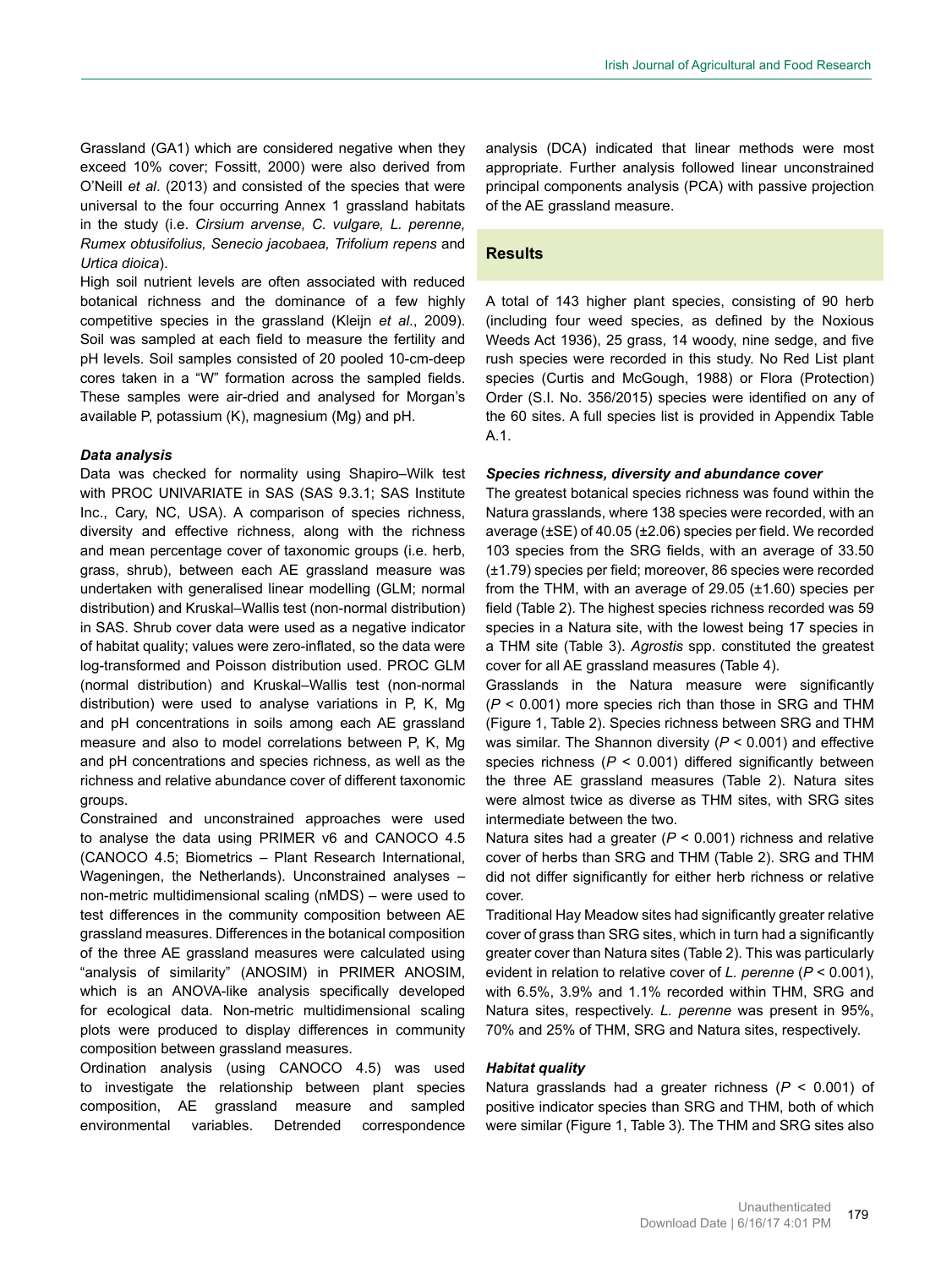|                                    | <b>Traditional Hay Meadow</b> | <b>Species-Rich Grassland</b> | Natura                        | $F_{2.57}$ | $P$ -value |
|------------------------------------|-------------------------------|-------------------------------|-------------------------------|------------|------------|
| Mean species richness              | $29.05 \pm 1.60^a$            | $33.50 \pm 1.79$ <sup>a</sup> | $40.05 \pm 2.06^{\circ}$      | 9.20       | < 0.001    |
| Shannon diversity (H')             | $2.48 \pm 0.07$ <sup>a</sup>  | $2.81 \pm 0.07$ <sup>a</sup>  | $3.01 \pm 0.05^{\circ}$       | 18.83      | < 0.001    |
| Effective species richness (expH') | $12.49 \pm 0.87$ <sup>a</sup> | $17.19 \pm 1.03^b$            | $20.78 \pm 0.98$ °            | 18.66      | < 0.001    |
| Herb richness                      | $18.20 \pm 1.32$ <sup>a</sup> | $19.60 \pm 1.37$ <sup>a</sup> | $26.15 \pm 1.26^b$            | 10.39      | < 0.001    |
| Herb cover (%)                     | $37.73 \pm 2.42^{\circ}$      | $38.63 \pm 2.30^{\circ}$      | $47.06 \pm 2.21$ <sup>b</sup> | 4.97       | < 0.05     |
| Grass richness                     | $10.15 \pm 0.30$              | $10.85 \pm 0.44$              | $9.80 \pm 0.66$               | 1.19       | 0.312      |
| Grass cover (%)                    | $59.87 \pm 2.75^{\circ}$      | $50.03 \pm 2.61$ <sup>b</sup> | $37.25 \pm 2.90^{\circ}$      | 16.87      | < 0.001    |
| Grass-sedge-rush richness          | $12.00 \pm 0.52$              | $13.85 \pm 0.67$              | $14.10 \pm 0.86$              | 2.74       | 0.073      |
| Grass-sedge-rush cover (%)         | $62.24 \pm 2.42^{\circ}$      | $61.22 \pm 2.32$ <sup>a</sup> | $52.24 \pm 2.24$ <sup>b</sup> | 5.58       | < 0.01     |
| Shrub richness                     | $0.25 \pm 0.20^{\circ}$       | $0.30 \pm 0.73$ <sup>a</sup>  | $1.50 \pm 0.51$ <sup>b</sup>  | 4.57       | < 0.05     |
| Shrub cover (%)                    | $0.03 \pm 0.03$ <sup>a</sup>  | $0.16 \pm 0.11$ <sup>b</sup>  | $0.70 \pm 0.42^b$             | 1.98       | 0.15       |

**Table 2.** Summary vegetation characteristics of the sampled sites in each of the three grassland measures of AEOS

The table presents mean (± s.e.) richness and cover values of different vegetation categories. *F*-values and significance levels are from general linear models (normal data). Means with the same letter do not differ significantly from one another. Figures in bold indicate significance at *P* < 0.05.

s.e. = standard error of mean.

**Table 3.** Summary of positive and negative indicator species averaged across the sampled sites in each of the three grassland measures of AEOS

|                                                                                                                                              | <b>Traditional Hay Meadow</b> | <b>Species-Rich Grassland</b> | <b>Natura</b>                |
|----------------------------------------------------------------------------------------------------------------------------------------------|-------------------------------|-------------------------------|------------------------------|
| Mean species richness                                                                                                                        | $29.05 \pm 1.60^{\circ}$      | $33.50 \pm 1.79$ <sup>a</sup> | $40.05 \pm 2.06^{\circ}$     |
| Maximum species richness                                                                                                                     | 47                            | 54                            | 59                           |
| Minimum species richness                                                                                                                     | 17                            | 21                            | 27                           |
| Positive indicator richness                                                                                                                  | $10.45 \pm 0.92$ <sup>a</sup> | $12.30 \pm 1.04^a$            | $16.90 \pm 1.04^b$           |
| Negative indicator species relative cover (%)                                                                                                | $13.60 \pm 1.53$ <sup>a</sup> | $14.07 \pm 2.42$ <sup>a</sup> | $4.90 \pm 1.19$ <sup>b</sup> |
| Maximum cover (%)                                                                                                                            | 20.68                         | 45.11                         | 17.13                        |
| Minimum cover (%)                                                                                                                            | 0.94                          | 6.34                          | $\Omega$                     |
| Number of sites with either >10% cover by an individual negative<br>indicator species or >20% cumulative cover of negative indicator species | 10                            | 9                             |                              |
| Negative indicator species actual cover (%)                                                                                                  | $31.59 \pm 3.78$ <sup>a</sup> | $34.57 \pm 5.60^{\circ}$      | $13.75 \pm 3.30^{\circ}$     |
| Maximum cover (%)                                                                                                                            | 77.38                         | 110.85                        | 15.19                        |
| Minimum cover (%)                                                                                                                            | 1.50                          | 3.23                          | 0                            |
| Number of sites with either >10% cover by an individual negative<br>indicator species or >20% cumulative cover of negative indicator species | 16                            | 18                            | 9                            |

The table presents mean (± s.e.) of positive and negative indicator species. *F*-values and significance levels are from general linear models (normal data). Means with the same letter do not differ significantly from one another. Figures in bold indicate significance at *P* < 0.05. Positive and negative indicator species are from O'Neill *et al*. (2013).

had a greater cover (*P* < 0.001) of negative indicator species than Natura sites (Table 3).

Soil samples from the three AE grassland measures did not differ in phosphorus (*P* = 0.371), magnesium (*P* = 0.954) and pH (*P* = 0.266) (Table 5). Potassium concentrations were

higher (*P* < 0.05) on SRG and Natura sites than on THM sites (Table 5). There was no significant correlation between the soil data and the botanical community data for each AE grassland measure.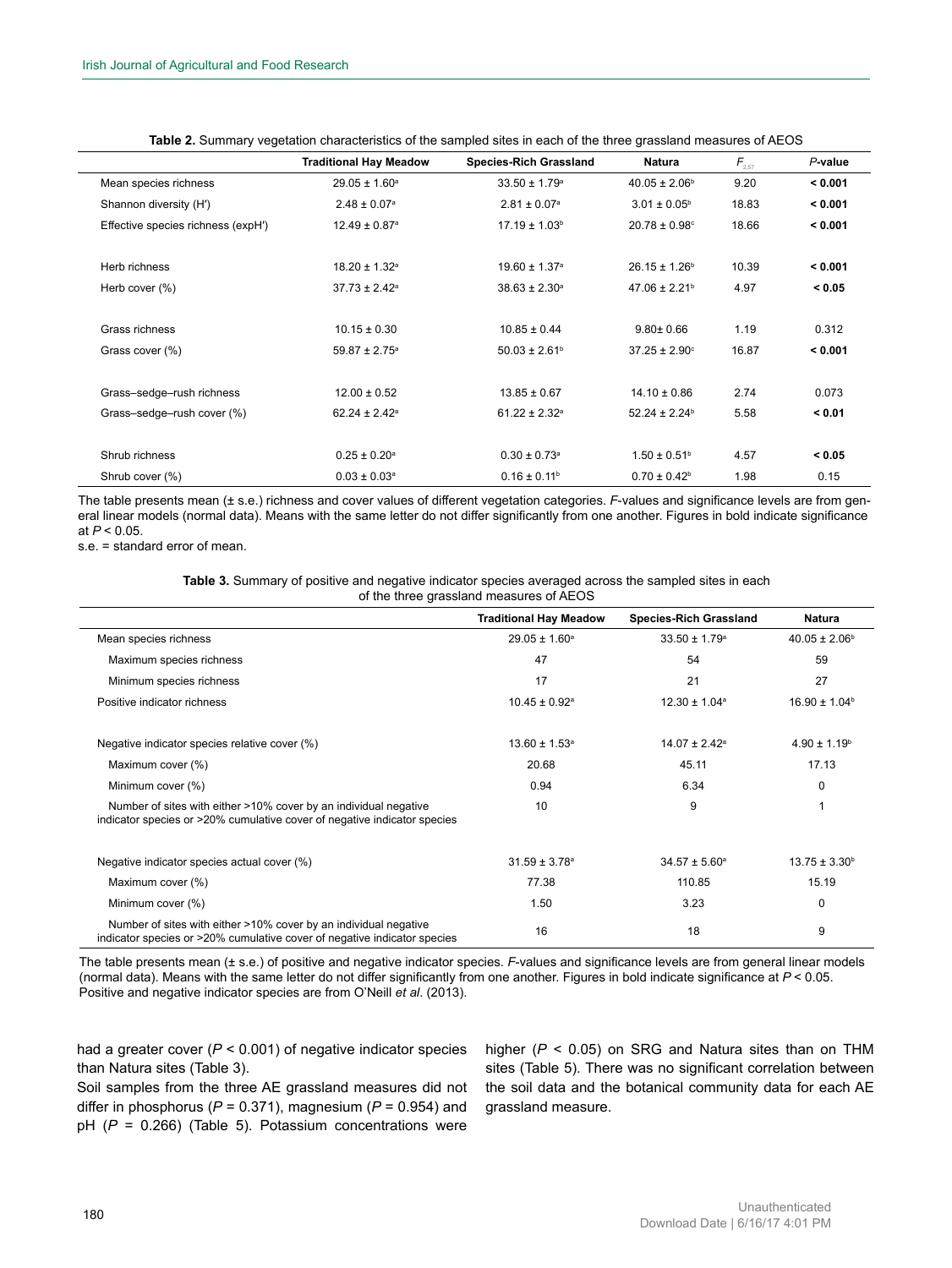|                       |                |                               |           | THE ASULES OF ALOS |                               |                   |                |                 |           |
|-----------------------|----------------|-------------------------------|-----------|--------------------|-------------------------------|-------------------|----------------|-----------------|-----------|
|                       |                | <b>Traditional Hay Meadow</b> |           |                    | <b>Species-Rich Grassland</b> |                   | <b>Natura</b>  |                 |           |
|                       | Rank           | Cover                         | Frequency | Rank               | Cover                         | Frequency         | Rank           | Cover           | Frequency |
| Agrostis spp.         | 1              | 18.66                         | 100       | 1                  | 13.78                         | 100               |                | 11.10           | 100       |
| Ranunculus repens     | $\overline{2}$ | 9.61                          | 100       | 7                  | 5.15                          | 100               | 6              | 3.07            | 85        |
| Holcus lanatus        | 3              | 7.65                          | 100       | 8                  | 4.24                          | 100               |                |                 |           |
| Poa trivialis         | 4              | 6.95                          | 95        | 4                  | 5.57                          | 100               | 10             | 2.69            | 75        |
| Lolium perenne        | 5              | 6.53                          | 95        | 9                  | 3.90                          | 70                | -              | $\qquad \qquad$ | -         |
| Trifolium repens      | 6              | 6.42                          | 100       | $\overline{2}$     | 9.44                          | 100               | 4              | 3.57            | 90        |
| Anthoxanthum odoratum | 7              | 6.12                          | 80        | 5                  | 5.54                          | 100               | 2              | 4.41            | 90        |
| Cynosurus cristus     | 8              | 4.52                          | 85        | 3                  | 7.40                          | 100               | 3              | 3.59            | 70        |
| Alopecurus pratensis  | 9              | 4.46                          | 80        |                    | -                             |                   |                |                 |           |
| Trifolium pratense    | 10             | 3.66                          | 85        |                    | $\overline{\phantom{0}}$      |                   |                |                 |           |
| Juncus effusus        |                | -                             | -         | 6                  | 5.28                          | 85                |                |                 |           |
| Rumex acetosa         |                | -                             | -         | 10                 | 3.74                          | 100               | 8              | 2.88            | 100       |
| Filipendula ulmaria   |                | -                             | -         | $\qquad \qquad$    | $\overline{\phantom{0}}$      | $\qquad \qquad -$ | 5              | 3.36            | 85        |
| Cardamine pratensis   |                |                               |           |                    |                               |                   | $\overline{7}$ | 3.02            | 95        |
| Mentha aquatica       |                |                               |           |                    |                               |                   | 9              | 2.85            | 65        |

**Table 4.** Top 10 most abundant (% cover) and frequent (% occurrence) species across the sampled sites in each of the three grassland measures of AEOS





|  |  | Table 5. Comparison of soil nutrient levels (mean ± s.e.) between AE grassland measures |  |  |  |  |  |  |
|--|--|-----------------------------------------------------------------------------------------|--|--|--|--|--|--|
|--|--|-----------------------------------------------------------------------------------------|--|--|--|--|--|--|

|                         | <b>Traditional Hay Meadow</b> | <b>Species-Rich Grassland</b> | Natura                         |
|-------------------------|-------------------------------|-------------------------------|--------------------------------|
| Potassium <sup>1</sup>  | $76.53 \pm 9.74$ <sup>a</sup> | $100.10 \pm 7.89^{\circ}$     | $82.06 \pm 6.30$ <sup>ab</sup> |
| Phosphorus <sup>1</sup> | $5.92 \pm 0.89$               | $5.74 \pm 1.18$               | $6.12 \pm 0.69$                |
| рH                      | $5.74 \pm 0.15$               | $5.97 \pm 0.16$               | $6.11 \pm 0.16$                |
| Magnesium               | $180.41 \pm 26.29$            | $188.12 \pm 15.64$            | $180.69 \pm 20.86$             |

Analysis was conducted using general linear models (normal) and Kruskal–Wallis test (non-normal). 1Kruskal–Wallis test (non-normal distribution).

Means with the same letter do not differ significantly from one another.

s.e. = standard error of mean.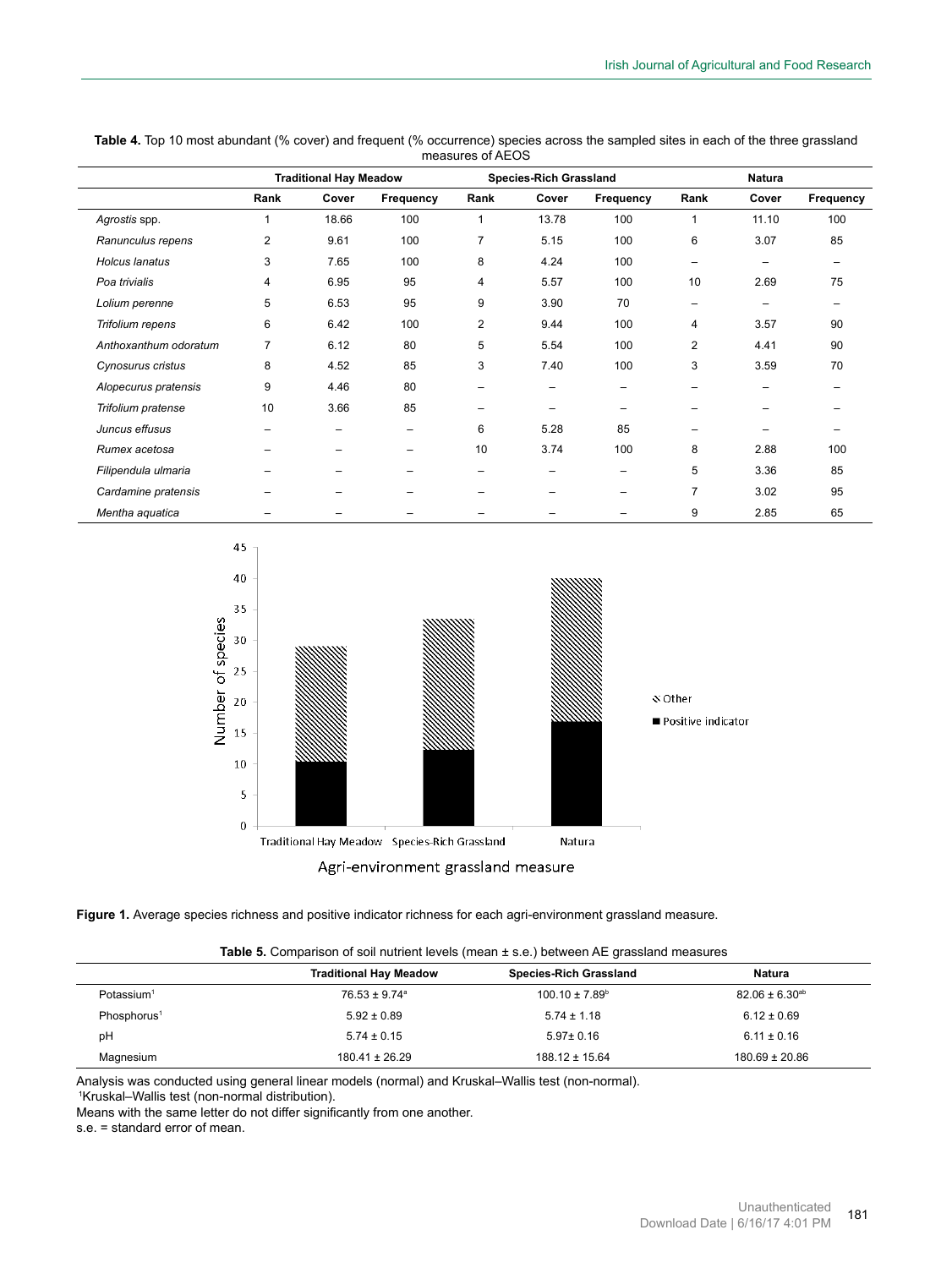#### *Botanical community structure*

There was a significant difference (global *R* = 0.281) in the botanical composition of the three AE grassland measures (based on ANOSIM in PRIMER). Pairwise comparisons showed a significant difference between SRG and THM (*R* = 0.215) and between SRG and Natura  $(R = 0.226)$ . The most significant difference was between THM and Natura (*R* = 0.461).

When AE grassland measures were looked at individually, PCA and MDS analysis indicated that there was a close association between THM grassland and a number of grass species, in particular, grasses associated with improved pasture (e.g. *L. perenne*, *Agrostis* spp. and *Poa trivialis*; Table 4). Grasses were distinctly more closely associated with THM than with Natura grasslands, reflecting the results in Table 2. Natura grasslands were strongly associated with a number of herb species, especially those associated with semi-natural habitats (e.g. *Senecio aquaticus*, *Succisa pratensis*, *Mentha aquatica* and *Caltha palustris*). The community composition of SRG contained a combination of both grasses and herbs; moreover, it appeared to be intermediate in composition between the grass-dominated sward of the THM and the herb-rich sward of the Natura grassland. Species-Rich Grassland showed similar results as THM in grass species richness (Table 2); however, Figure 2 highlights that the grasses present in SRG (e.g. *Anthoxanthum odoratum*, *Festuca* spp.) are associated with low levels of nutrient inputs, in contrast to the grass species associated with THM grasslands.

The nMDS plot (Figure 3) shows that although there is a close association between the individual sites and certain plant species; there is also a certain level of overlap in community structure among the AE grassland measures. A majority of the THM sites were closely associated with species of improved grassland (as mentioned previously); however, some sites had a closer association with the botanical community of SRG grassland. Similarly, some Natura sites were closely associated with the plant communities of THM or SRG. The composition of the SRG sites is intermediate between those of THM and Natura.



**Figure 2.** Principal component analysis biplots of grassland composition with passive projection of agri-environment grassland measures (Traditional Hay Meadow [THM], Species-Rich Grassland [SRG] and Natura) and the soil P, K and pH values.

Nominal variables are represented as centroids. The best fitting 20 species are shown. Species abbreviations are as follows: *Agr spp = Agrostis spp.; Ant odr = Anthoxanthum odoratum; Cal pal = Caltha palustris; Car pra = Cardamina pratensis; Car spp. = Carex spp.; Cyn cri = Cynosurus criststus; Fes spp. = Festuca spp.; Fil ulm = Filipendula ulmaria; Gal pal = Galium palustre; Hyd vul = Hydrocotyle vulgaris; Lol per = Lolium perenne; Lot cor = Lotus corniculatus; Men aqu = Mentha aquatic; Pla lan = Plantago lanceolata; Poa tri = Poa trivialis; Ran fla = Ranunculus flammula; Ran rep = Ranunculus repens; Sen aqu = Senecio aquaticus; Suc pra = Succisa pratensis; Tri pra = Trifolium pratense; Tri rep = Trifolium repens.*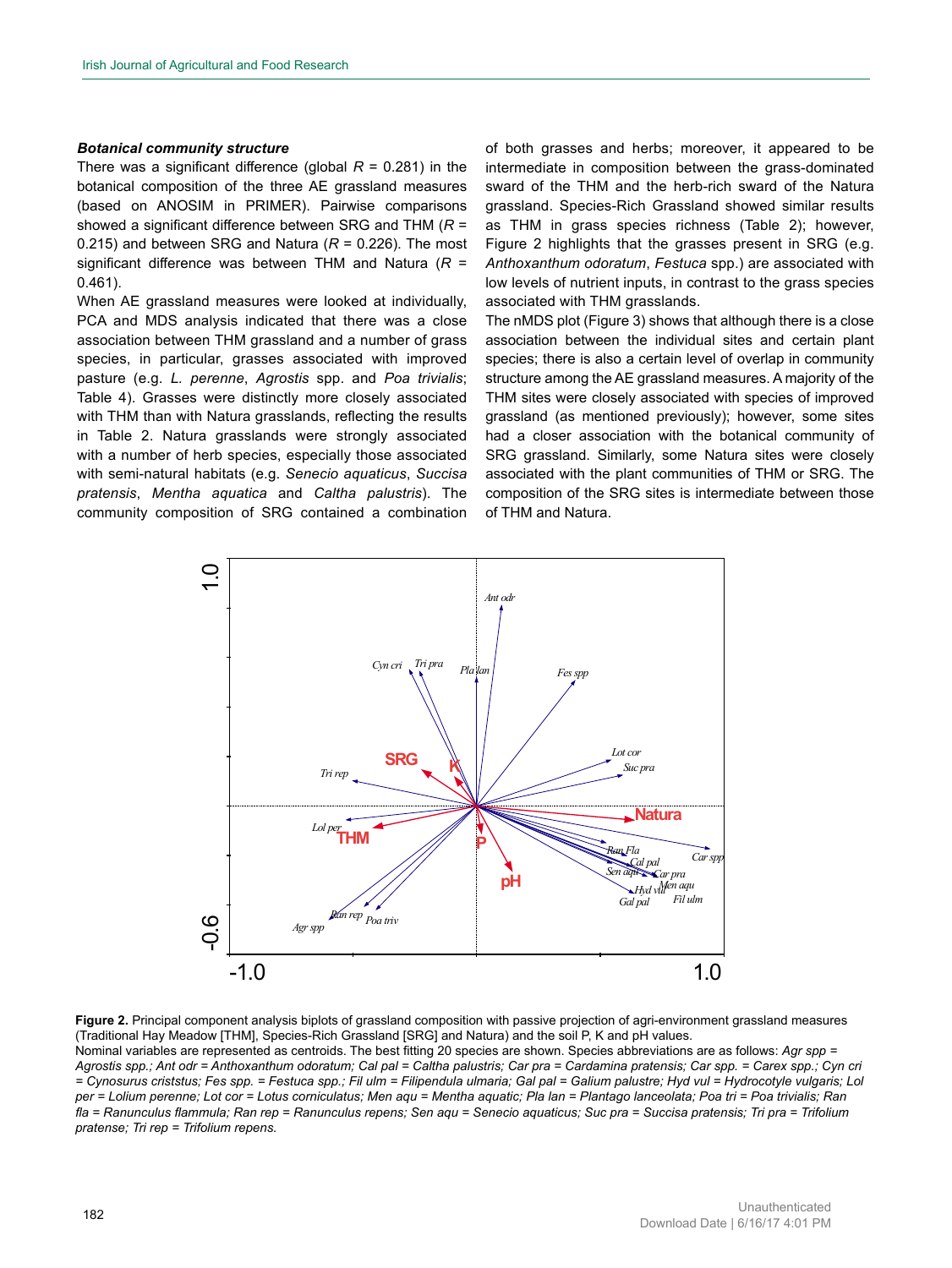

**Figure 3.** Non-metric multidimensional scaling plot of grassland composition and individual sample sites: Traditional Hay Meadow (THM) – triangle; Species-Rich Grassland (SRG) – inverted triangle; Natura grassland – solid square.

Species abbreviations are as follows: *Agr spp. = Agrostis spp.; Ant odr = Anthoxanthum odoratum; Cal pal = Caltha palustris; Car pra = Cardamina pratensis; Car spp. = Carex spp.; Cyn cri = Cynosurus criststus; Fes spp. = Festuca spp.; Fil ulm = Filipendula ulmaria; Gal pal = Galium palustre; Hyd vul = Hydrocotyle vulgaris; Lol per = Lolium perenne; Lot cor = Lotus corniculatus; Men aqu = Mentha aquatic; Pla lan = Plantago lanceolata; Poa tri = Poa trivialis; Ran fla = Ranunculus flammula; Ran rep = Ranunculus repens; Sen aqu = Senecio aquaticus; Suc pra = Succisa pratensis; Tri pra = Trifolium pratense; Tri rep = Trifolium repens.*

## **Discussion**

Agri-environment schemes are an important policy mechanism for the protection of natural resources and provision of ecosystem services (Finn and Ó hUallacháin, 2012), with measures targeted at the conservation of seminatural grasslands vital to the maintenance and enhancement of these habitats (Ridding *et al*., 2015). Considering that the majority of High Nature Value farmland is believed to be outside of Natura 2000 areas (Keenleyside *et al*., 2014; Walsh *et al*., 2015; Matin *et al*., 2016), there is a strong need for AE measures and nature conservation strategies that target species and habitats outside of designated protected areas (Jackson *et al*., 2009).

## *Design and management of AE grassland measures*

The European Court of Auditors (2011) highlighted that to

ensure the environmental effectiveness of AESs, schemes should be appropriately designed and managed, as well as including the provision of specific objectives, clear justification and having a good ability to assess the intended environmental objectives.

The objective of the THM measure under AEOS is not clearly specified through quantitative targets; however, we assume that it is similar to the objective for THM under REPS, i.e. "to encourage a grassland management system that results in a more diverse sward with an increase in flora and fauna". The lack of clarity in relation to a specific, measurable objective makes it difficult to determine whether objectives for THM are being achieved. In our study, THM sites had a relatively diverse sward, containing on average >10 species that indicated high-quality grassland. Some sites were very species rich; two sites had an average ≥40 species per field, including 18 indicator species of high-quality grassland. However, more than half of the THM sites had >30% cover of negative indicator species. A number of THM sites had reduced species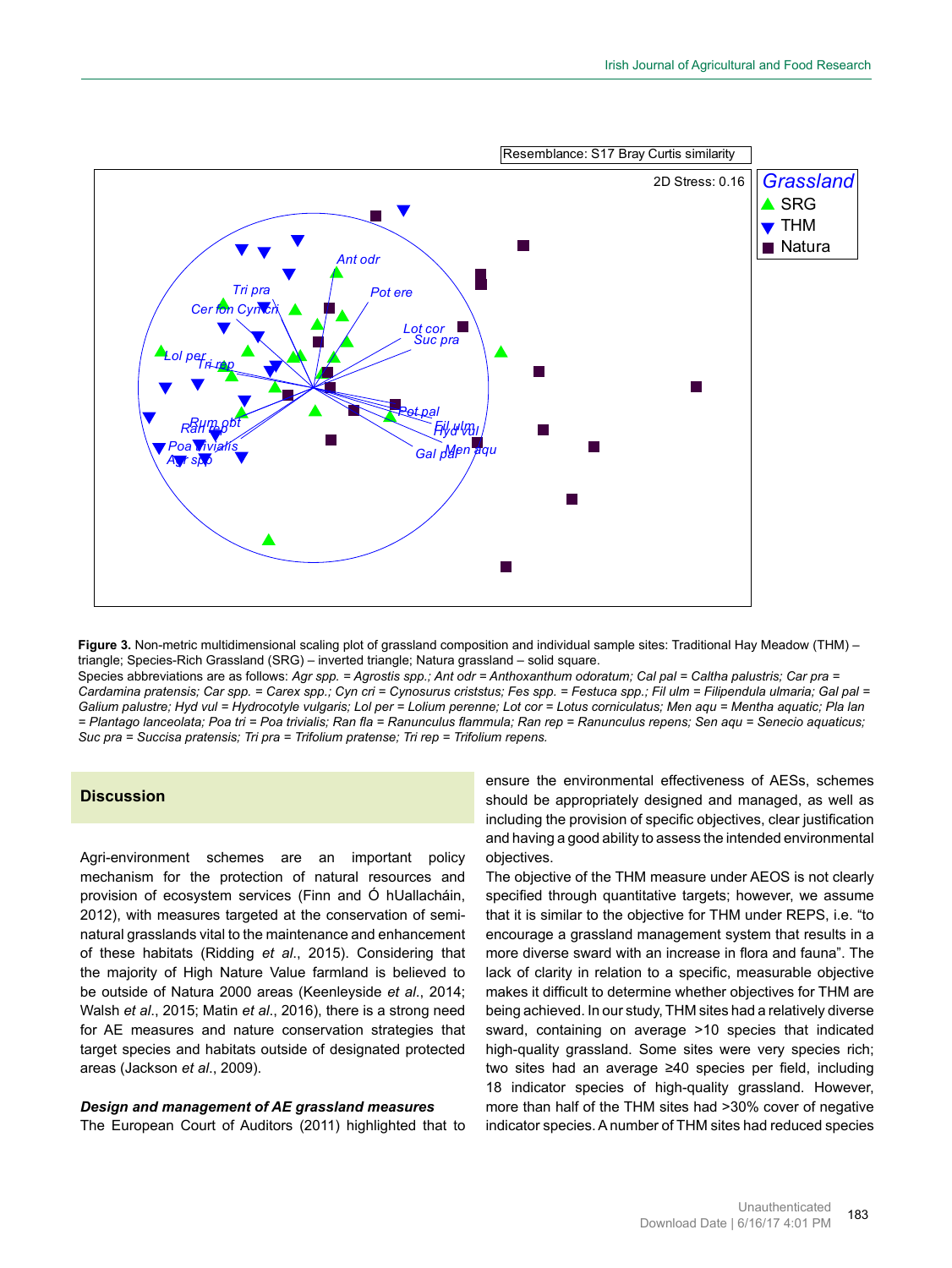richness (e.g. three sites had ≤20 species per field), with the cover and botanical communities resembling those of more agronomically productive swards. In the absence of specific, measurable objectives, it is difficult to conclude the extent to which this measure is effective.

The most stringent eligibility criterion for THM was that sites had to contain "at least three grass species (other than ryegrass)" (Table 1). Thus, e.g. sites containing a high cover (>10%) of negative indicator grass species (e.g. *Dactylis glomerata, Arrhenatherum elatius*; as in O'Neill *et al*., 2013), or grass species associated with improved agricultural grassland (e.g. *Holcus lantus*, *Phleum pratense*, *Poa annua;* as in Fossitt, 2000) would satisfy the eligibility criteria for THM in AEOS. Two sites in the current study had more than 72% and 76% cover of species associated with improved agricultural grassland (the GA1 grassland category in Fossitt, 2000), yet were fully compliant with the botanical eligibility criteria for THM in AEOS. A lack of stringent eligibility criteria could result in the fact that AE measures are not targeted to the sites with greatest environmental potential.

Effective AE measures require valid cause-and-effect relationships between the prescribed management practices and the intended outcomes. In a sample of European AESs, Primdahl *et al*. (2010) found that biodiversity measures were least likely to have evidence-based models of such causeand-effect relationships. Under AEOS, the management specifications for THM, particularly where sites are relatively species poor, are unlikely to be sufficient to either enhance the species richness or encourage the establishment of positive indicator species (Bakker and Berendse, 1999; Fritch *et al*., 2011). The latest AES – GLAS (DAFM, 2015) – has introduced a further relaxation of THM management specifications, with permissible nitrogen application rates being increased from 30 (REPS and AEOS) to 40 kg N/ha (GLAS). With regard to SRG, permissible nitrogen application rates have increased from 0 (in REPS) to 30 (in AEOS) and 40 kg N/ha (in GLAS). Nitrogen application, even at low levels, is strongly associated with an increase in nitrophilus grasses, an increase in competition and ultimately an overall decline in species diversity (Kleijn *et al*., 2009; Bobbink *et al*., 2010; Bobbink and Hettelingh, 2011).

A lack of relevant and reliable management information is also problematic for some species-rich sites. The majority of surveyed Natura sites had a diverse botanical sward (Table 2), containing on average almost 17 positive indicator species for priority grasslands (e.g. *Dactylorhiza fuchsii*, *Mentha aquatica*, *Succisa pratensis* and *Galium palustre*). However, a small number of the surveyed Natura grasslands (Figure 3) had plant communities that were more closely related to THM swards or improved agricultural grassland. It is also concerning that 15% of Natura grassland sites had shrub and bracken cover exceeding the 5% threshold for designated habitats recommended by O'Neill *et al*. (2013). Considering the lack of clarity in relation to the objectives of the Natura measure and the lack of specific details in relation to management prescriptions (Table 1), this is not surprising. In the absence of specific management prescriptions, some farmers with Natura sites may be reluctant to undertake any management in these areas due to concerns that they might inadvertently be in violation of cross-compliance or Habitats Directive obligations. This lack of active management can lead to these grasslands becoming rank, losing botanical richness (and herb richness in particular), culminating in scrub encroachment. O'Neill *et al*. (2013) and Ridding *et al*. (2015) highlighted that abandonment, particularly of wet grasslands, was a problem, resulting in swards becoming rank, with negative implications for many insect and bird species.

## *Targeting and value for money*

A key question for the design of AESs is: how to target participation and resources to those sites with the greatest environmental potential? Grassland conservation options were the most popular measures in AEOS at the time of the study (2013). Grassland measures were also the most popular options in GLAS, with Low Input Permanent Pastures (similar to SRG) being the most popular measure in Tranche 1, resulting in the participation target being met. This resulted in changes to Tranche 2 of GLAS, where the maximum permissible area for Low Input Permanent Pastures was reduced from 10 to 5 ha. It is understandable that there is a need to have participation targets and to avoid oversubscription to a reduced number of measures. However, where there is likelihood that a measure will be oversubscribed, there is an opportunity to target participation to those sites with the greatest environmental potential, as opposed to basing participation on a random selection. In this study, e.g. SRG sites that had only four positive indicator species were as likely to be included in AEOS as those with 24 positive indicator species. Where there is likely to be oversubscription, more targeted selection could prioritise entry of higher-quality sites by modifying the eligibility criteria; this would also help fulfil the recommendations of the European Court of Auditors that AE expenditure should be more precisely targeted.

Successful conservation measures should assess the environmental effectiveness of AESs and be appropriately costed. Where a number of measures are available to effectively achieve the same biodiversity objective, it is desirable that the most ecologically effective and least costly options are selected. The species richness and the richness of positive indicator species were greater (though not significantly so) on SRG sites compared to THM sites, yet payment rates (under both AEOS and GLAS) for both measures are the same. This suggests that the SRG measure provides better value for money than the THM measure in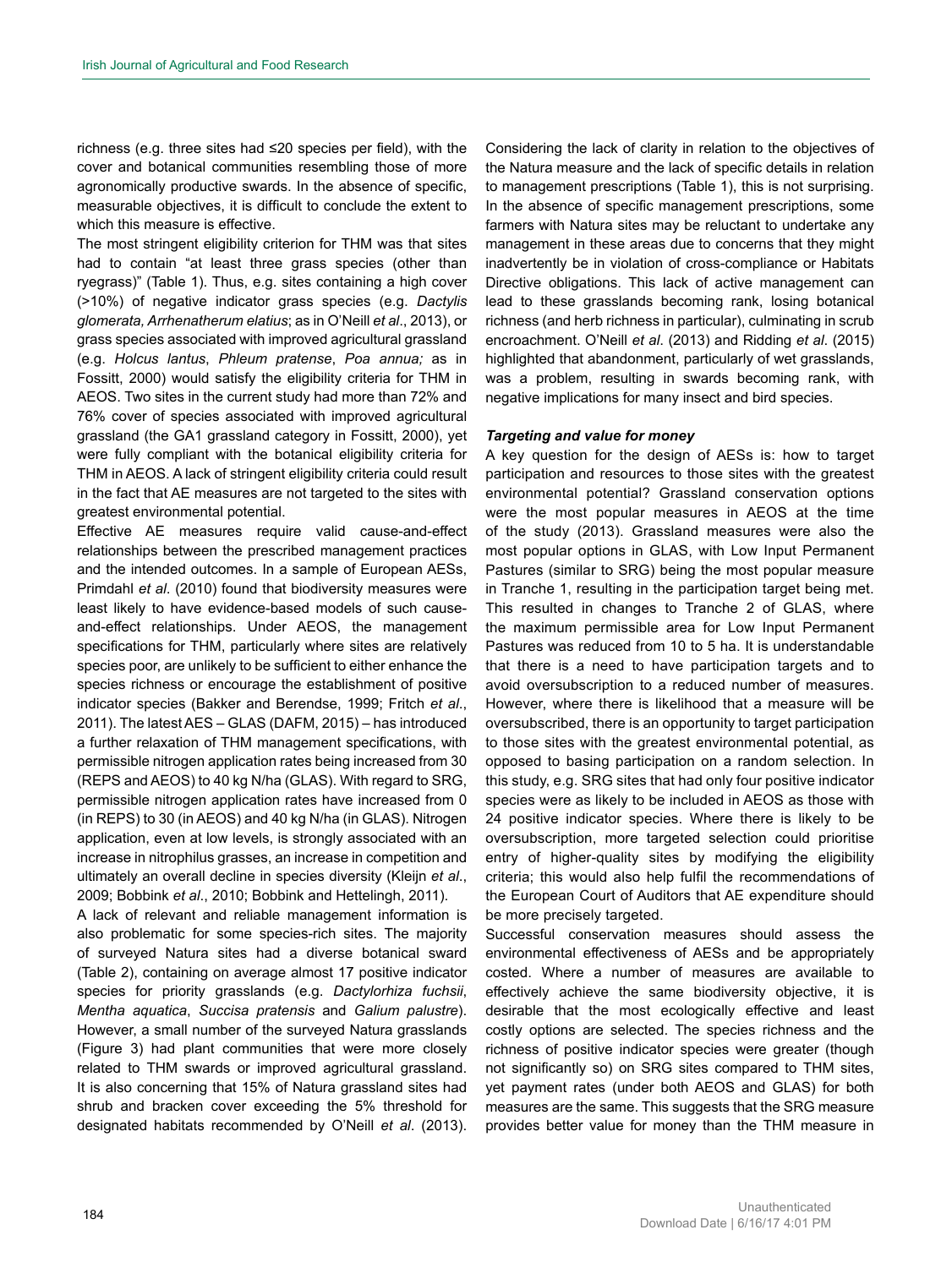terms of conservation of overall botanical richness.

The European Court of Auditors (2011) recommended higher payments for measures with higher environmental potential. The results in the current study found that Natura sites had significantly higher species richness, higher richness of positive indicator species and significantly lower cover of negative indicator species than either THM or SRG sites. Despite this, payment rates for Natura sites (€75/ha) were lower than those for THM and SRG (€314/ha). Farmers could select the THM or SRG measure for their Natura sites; however, this could potentially involve a change in the 'traditional' management of the Natura sites (e.g. a change in traditional grazing or mowing dates), with potential negative implications for biodiversity.

## *Payment by actions or payment by results?*

Challenges lie in appropriately rewarding those sites that are delivering the greatest environmental benefit or, alternatively, incentivising site management to increase their provision of environmental benefits. We found high variability in the botanical composition between sites in the same measure and subject to the same management criteria (and thus in receipt of the same payment under AES). This highlights some of the limitations with AE measures that are based on payment by action. For example the current study identifies the contrasting situation of a THM site containing only five positive indicator species and >50% cover of negative indicator species being in receipt of the same payment rate (€314/ha) as a THM site with 19 positive indicator species and <10% cover of negative indicator species. A possible approach to address these challenges is to progress towards measures and schemes that are based on "payment by results", as opposed to "payment by action" (Schroeder *et al*., 2013). Payment-by-results approaches are based directly on the delivery of an ecosystem service; the more of the service that is provided, the higher the payment. They are more quantitative in their objectives, have measurable attributes that can be used to determine eligibility and  $-$  in turn  $$ facilitate monitoring to assess effectiveness, and they also allow payment rates to be set in a more objective, transparent manner (refer Klimek *et al*., 2008; McGurn and Moran, 2013). They allow greater flexibility for farmers to innovate and achieve the environmental targets, resulting in greater uptake and a better working relationship with farmers because the payment rates are more transparent, with a reduced need for penalties (Klimek *et al*., 2008; Burton and Schwarz, 2013). However, there are some potential limitations associated with the payment by results approaches, particularly where delivery of positive results may be beyond the control of farmers (but this is less likely to be the case with measures for the conservation of grassland habitats) or when there

are difficulties with developing lists of suitable indicator species. Nevertheless, evidence from the "Burren Farming for Conservation Programme" and further afield (Fleury *et al*., 2015; Russi *et al*., 2016) indicate that these limitations can be addressed (especially for grassland habitats) and that the benefits outweigh the limitations. Matzdorf *et al*. (2008) concluded that AE schemes could be improved by refocusing on a payment by result approach, as opposed to the more traditional payment by action method.

# **Conclusions**

This study found significant differences in the species richness and botanical composition of grasslands enrolled in three different grassland conservation measures supported by AEOS. Compared to THM and SRG, Natura sites had significantly higher species richness, more positive indicator species and lower cover of negative indicator species. Despite this, Natura sites were in receipt of lower payment rates (per area) than THM and SRG.

The lack of clarity in relation to specific, measurable objectives makes it difficult to determine whether objectives for grassland measures are being achieved. Furthermore, the lack of a specific objective has resulted in relatively undemanding eligibility criteria for THM. This means that sites containing, for instance, a high cover of negative indicator grass species or grass species associated with improved agricultural grassland are eligible for inclusion. Even where compliance and participation are high, if a measure is not appropriately designed, it is unlikely to have the desired environmental benefits (Carlin *et al*., 2010; Ó hUallacháin and Finn, 2011). This is evident with THM, where despite the high compliance and participation rates, the relatively undemanding eligibility criteria in particular, coupled with under-researched management prescriptions, are unlikely to result in an increase in positive indicator species in swards where they do not currently exist. This is not to say that there are no biodiversity benefits associated with the measure, but rather the high rate of financial payment could be associated with a higher level of provision of environmental benefits.

## **Acknowledgements**

This work was funded by Teagasc (The Irish Agriculture and Food Development Authority) under the Walsh Fellowship Scheme. We would like to acknowledge support from the Teagasc Advisory and two anonymous reviewers for comments on the manuscript. Finally, we would like to thank the farmers and landowners of the study sites.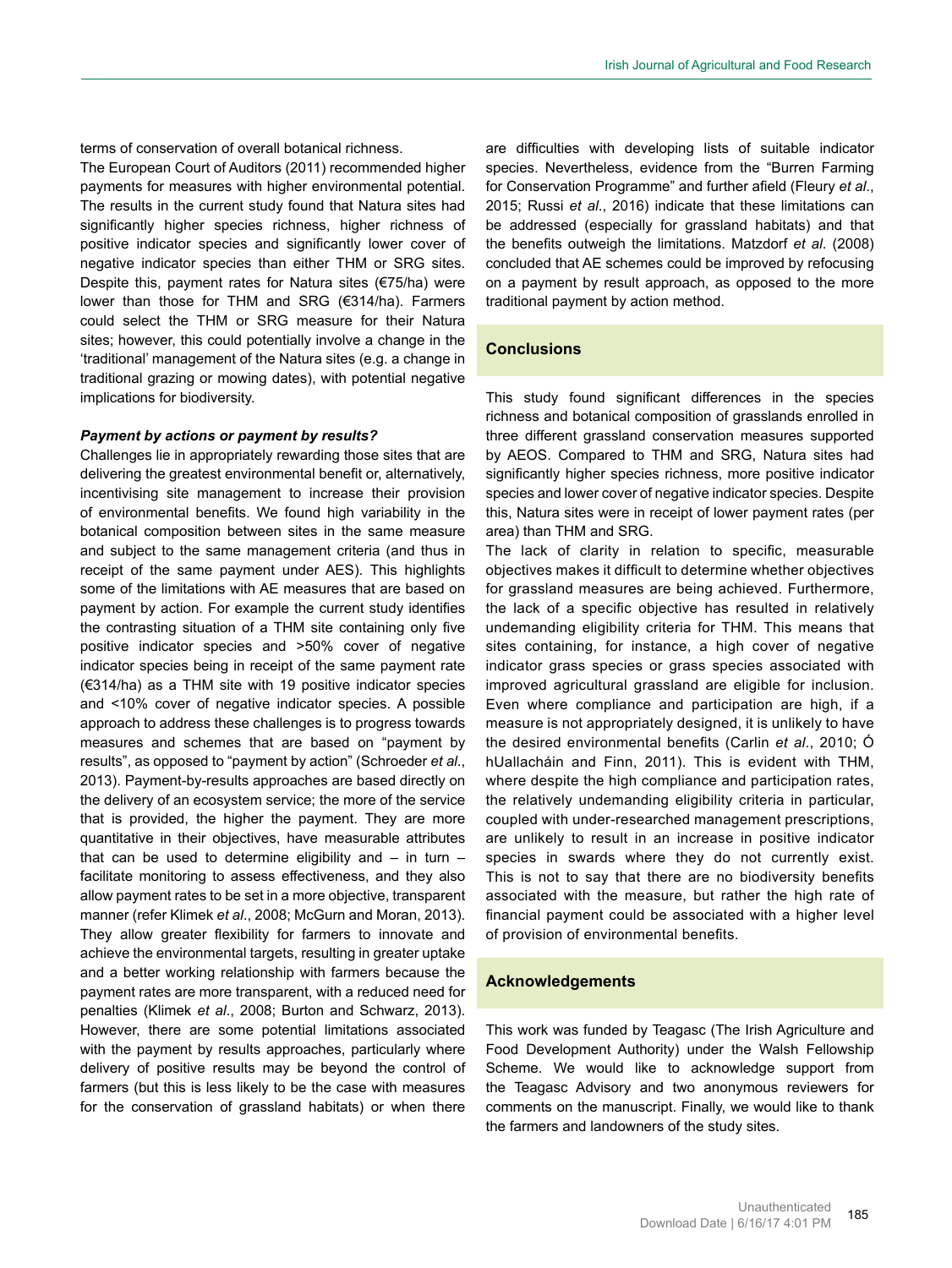# **References**

- Bakker, J.P. and Berendse, F. 1999. Constraints in the restoration of ecological diversity in grassland and heathland communities. *Trends in Ecology and Evolution* **14**: 63-68.
- Bobbink, R. and Hettelingh, J.P. 2011. "Review and Revision of Empirical Critical Loads and Dose-Response Relationships". Coordination Centre for Effects, National Institute for Public Health and the Environment (RIVM), Netherlands.
- Bobbink, R., Hicks, K., Galloway, J., Spranger, T., Alkemade, R., Ashmore, M., Bustamante, M., Cinderby, S., Davidson, E., Dentener, F. and Emmett, B. 2010. Global assessment of nitrogen deposition effects on terrestrial plant diversity: a synthesis. *Ecological Applications* **20**: 30–59.
- Braun-Blanquet, J., Fuller, G.D. and Conrad, H.S. 1932. "Plant Sociology: the Study of Plant Communities"*.* McGraw-Hill Inc., New York, USA.
- Burton, R. and Schwarz, G. 2013. Result-orientated agri-environment schemes in Europe and their potential for promoting behavioural change. *Land Use Policy* **30**: 628–641.
- Butchart, S., Walpole, M., Collen, B., van Strien, A., Scharlemann, J., Almond, R. Baillie, J., Bomhard, B., Brown, C., Bruno, J., Carpenter, K.E., Carr, G.M., Chanson, J., Chenery, A.M., Csirke, J., Davidson, N.C., Dentener, F., Foster, M., Galli, A., Galloway, J.N., Genovesi, P., Gregory, R.D., Hockings, M., Kapos, V., Lamarque, J.F., Leverington, F., Loh, J., McGeoch, M.A., McRae, L., Minasyan, A., Hernandez Morcillo, M., Oldfield, T., Pauly, D., Quader, S., Revenga, C., Sauer, J.R., Skolnik, B., Spear, D., Stanwell-Smith, D., Stuart, S.N., Symes, A., Tierney, M., Tyrrell, T.D., Vié, J.C. and Watson, R. 2010. Global biodiversity: indicators of recent declines*. Science* **328**: 1164–1168.
- Byrne, C. 1997. Semi-natural grassland communities in Eastern Ireland: classification, conservation and management. PhD thesis, Trinity College, Dublin.
- Carlin, C., Gormally, M., Ó hUallacháin, D. and Finn, J.A. 2010. "Experts' Assessments of Biodiversity Options and Supplementary Measures in REPS 4". Report for the Department of Agriculture, Fisheries and Food, 50 pages.
- CSO (Central Statistics Office). 2010. "Census of Agriculture, 2010". Stationery Office, Dublin, Ireland.
- Curtis, T.G.F. and McGough, H.N. 1988. "The Irish Red Data Book". Wildlife Service Ireland, Dublin.
- DAFM (Department of Agriculture, Food and the Marine). 2010. "Specifications for the Agri-environment Options Scheme and Natura 2000 Scheme; AEOS". Department of Agriculture, Food and the Marine, Dublin.
- DAFM (Department of Agriculture, Food and the Marine). 2013a. "Fact Sheet on Irish Agriculture". Department of Agriculture, Food and the Marine, Dublin.

DAFM (Department of Agriculture, Food and the Marine). 2013b.

"Specifications for the Agri-Environment Options Scheme and Natura 2000. AEOS 3". Department of Agriculture, Food and the Marine, Dublin.

- DAFM (Department of Agriculture, Food and the Marine). 2015. "GLAS Specification 30th April, 2015". Department of Agriculture, Food and the Marine, Dublin.
- EPA (Environmental Protection Agency). 2003. "CORINE Land Cover 2000 Update (Ireland) Final Report". Environmental Protection Agency, Dublin, Ireland.
- European Court of Auditors. 2011. "Is Agri-Environment Support Well Designed and Managed?" Special Report No 7/2011, Luxembourg.
- Finn, J.A. and Ó hUallacháin, D. 2012. A review of the evidence on the environmental impact of Irelands Rural Environment protection Scheme (REPS). *Biology and Environment: Proceedings of the Royal Irish Academy* **112B**: 11–35.
- Fleishman, E., Noss, R.F. and Noon, B.R. 2006. Utility and limitations of species richness metrics for conservation planning. *Ecological Indicators* **6**: 543–553.
- Fleury, P., Seres, C., Dobremez, L., Nettier, B. and Pauthenet, Y. 2015. "Flowering Meadows", a result-oriented agri-environmental measure: technical and value changes in favour of biodiversity. *Land Use Policy* **46**: 103–114.
- Fossitt, J.A. 2000. "A Guide to Habitats in Ireland". The Heritage Council, Dublin.
- Fritch, R.A., Sheridan, H., Finn, J.A., Kirwan, L. and Ó hUallacháin, D. 2011. Methods of enhancing botanical diversity within field margins of intensively managed grassland: a seven year field experiment. *Journal of Applied Ecology* **48**: 551–560.
- Fuller, R.M. 1987. The changing extent and conservation interest of lowland grasslands in England and Wales: a review of grassland surveys 1930–1984. *Biological Conservation* **40**: 281–300.
- Henle, K., Alard, D., Clitherow, J., Cobb, P., Firbank, L., Kull, T., Mc-Cracken, D., Moritz, R.F.A., Niemelä, J.,Rebane, M., Wascher, D., Watt, A. and Young, J. 2008. Identifying and managing the conflicts between agriculture and biodiversity in Europe – a review. *Agriculture, Ecosystems and Environment* **124**: 60–71.
- Hubbard, C.E. 1984. "Grasses: A Guide to their Structure, Identification, Uses, and Distribution in the British Isles*"*. Penguin Books, London.
- Jackson, S.F., Walker, K. and Gaston, K.J. 2009. Relationship between distributions of threatened plants and protected areas in Britain. *Biological Conservation* **142**: 1515–1522.
- Jost, L. 2006. Diversity and entropy. *Oikos* **113**: 363–375.
- Keenleyside, C., Beaufoy, G., Tucker, G. and Jones, G, 2014. "High Nature Value Farming throughout EU-27 and its Financial Support Under the CAP". Report Prepared for DG Environment, Contract No ENV B.1/ETU/2012/0035, Institute for European Environmental Policy, London.
- Kleijn, D., Kohler, F., Baldi, A., Batary, P., Concepcion, E.D., Clough, Y. Diaz, M., Gabriel, D., Holzschuh, A., Knop, E., Kovacs, A., Marshall, E.J.P., Tscharntke, T. and Verhulst, J. 2009. On the rela-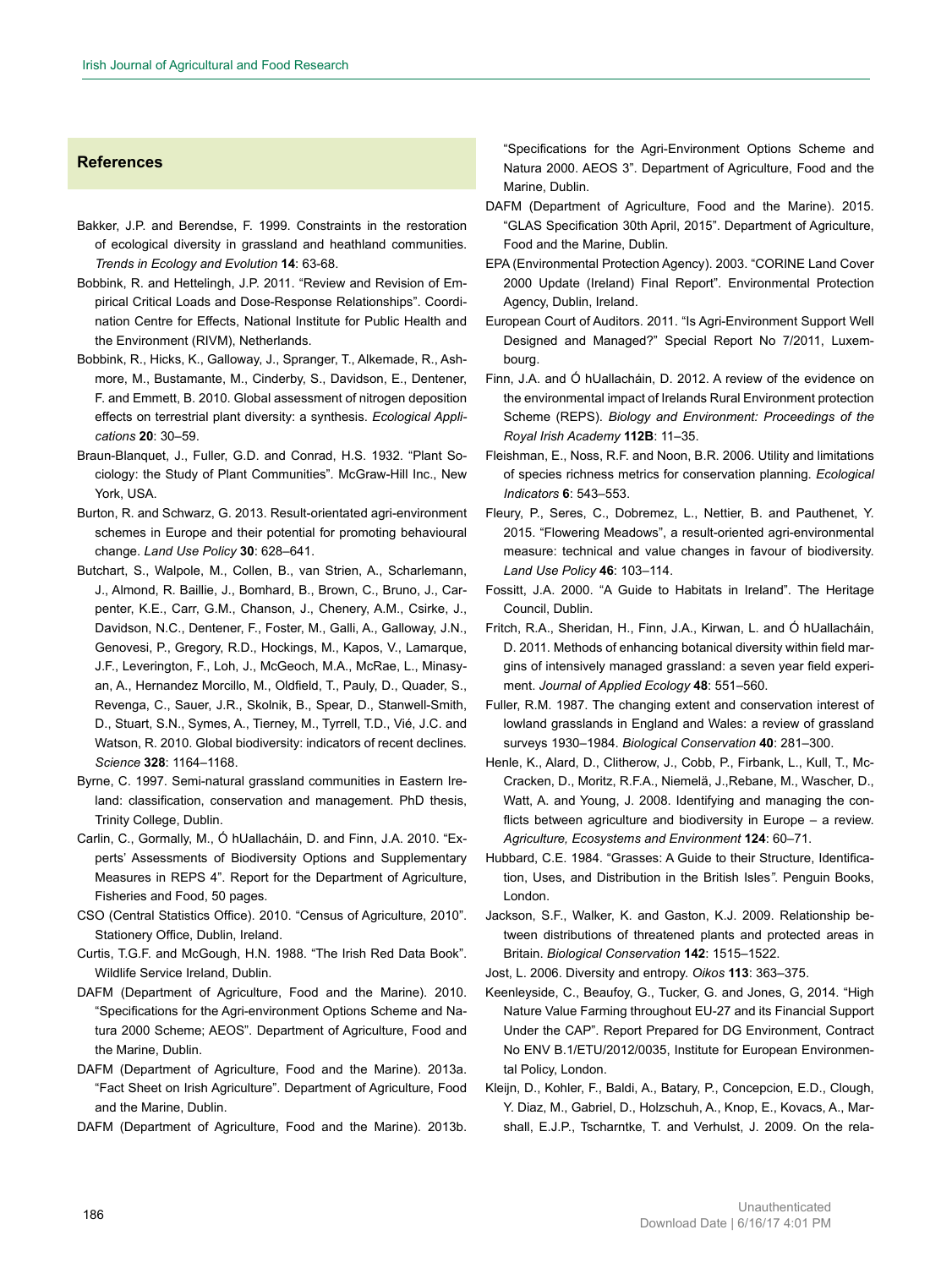tionship between farmland biodiversity and land-use intensity in Europe. *Proceedings of the Royal Society B-Biological Sciences* **276**: 903–909.

- Kleijn, D. and Sutherland, W.J. 2003. How effective are European agri-environment schemes in conserving and promoting biodiversity? *Journal of Applied Ecology* **40**: 947–969.
- Klimek, S., Richter Kemmermann, A., Steinmann, H.-H., Freese, J. and Isselstein, J. 2008. Rewarding farmers for delivering vascular plant diversity in managed grasslands: a transdisciplinary casestudy approach. *Biological Conservation* **141**: 2888–2897.
- Kristensen, P. 2003. "EEA Core Set of Indicators: Revised Version April 2003". Technical Report, European Environment Agency, Copenhagen, Denmark.
- Kruess, A. and Tscharntke, T. 2002 Grazing intensity and the diversity of grasshoppers, butterflies, and trap-nesting bees and wasps. *Conservation Biology* **16**: 1570–1580.
- Matin, S., Sullivan C.A., Ó hUallacháin, D., Meredith, D., Moran, J., Finn, J.A. and Green, S. 2016. Predicted distribution of High Nature Value farmland in the Republic of Ireland. *Journal of Maps* Available online: http://dx.doi.org/10.1080/17445647.2016.1223 761
- Matzdorf, B., Kaiser, T. and Rohner, M. 2008. Developing biodiversity indicators to design efficient agri-environmental schemes for extensively used grassland. *Ecological Indicators* **8**: 256– 269.
- McGurn, P. and Moran, J. 2013. "A National Outcome-based Agri-Environment Programme Under Ireland's Rural Development Programme 2014–2020". Report produced for the Heritage Council, Ireland, November 2013.
- McMahon, B.J., Helden, A., Anderson, A., Sheridan, H., Kinsella, A. and Purvis, G. 2010. Interactions between livestock systems and biodiversity in South-East Ireland. *Agriculture, Ecosystems and Environment* **139**: 232–238.
- Noxious Weeds Act. 1936. No. 38/1936. Stationary Office, Dublin, Ireland.
- NPWS (National Parks and Wildlife Service). 2008. "The Status of EU Protected Habitats and Species in Ireland". National Parks and Wildlife Services, Department of Environment, Heritage and Local Government, Dublin, Ireland.
- NPWS (National Parks and Wildlife Service). 2013. "The Status of EU Protected Habitats and Species in Ireland". Habitat Assessments Volume 2, Version 1.0. National Parks and Wildlife Services, Department of Arts, Heritage and the Gaeltacht, Dublin, Ireland.
- Ó hUallacháin, D. and Finn, J.A. 2011. Conserving farmland Biodiversity - Lesson learned and future prospects. *Tearmann: Irish Journal of Agri-environmental Research* **8**: 77–90.
- O'Neill, F.H., Martin, J.R., Devaney, F.M. and Perrin, P.M. 2013. "The Irish Semi-Natural Grasslands Survey 2007–2012." Irish Wildlife Manuals, No. 78. National Parks and Wildlife Service, Department of Arts, Heritage and the Gaeltacht, Ireland.
- Poschlod, P. and WallisDeVries, M.F. 2002. The historical and socioeconomic perspective of calcareous grasslands – lessons from the distant and recent past. *Biology Conservation* **104**: 361–376.
- Primdahl, J., Vesterafer, J.P., Finn, J.A., Vlahos, G., Kristensen, L. and Vejre, H. 2010. Current use of impact models for agri-environment schemes and potential for improvements of policy design and assessment. *Journal of Environmental Management* **91**: 1245–1254.
- Ridding, L.E., Redhead, J.W. and Pywell, R.F. 2015. Fate of seminatural grassland in England between 1960 and 2013: a test of national conservation policy. *Global Ecology and Conservation* **4**: 516–525.
- Robinson, R.A. and Sutherland, W.J. 2002. Post-war changes in arable farming and biodiversity in Great Britain*. Journal of Applied Ecology* **39**: 157–176.
- Russi, D., Margue, H., Oppermann, R. and Keenleyside, S. 2016. Result-based agri-environment measures: market-based instruments, incentives or rewards? The case of Baden-Wurttemberg. *Land Use Policy* **54**: 69–77.
- Schroeder, L.A., Isselstein, J., Chaplin, S. and Peel, S. 2013. Agrienvironment schemes: Farmers' acceptance and perception of potential 'payment by results' in grassland – a case study in England. *Land Use Policy* **32**: 134–144.
- Sheridan, H., McMahon, B.J., Carnus, T., Finn, J.A., Anderson, A., Helden, A.J., Kinsella, A. and Purvis, G. 2011. Pastoral farmland habitat diversity in south-east Ireland. *Agriculture, Ecosystems and Environment* **144**: 130–135.
- Stace, C.A. 1997. "New Flora of the British Isles". Cambridge University Press, Cambridge, United Kingdom.
- Stoate, C., Báldi, A., Beja, P., Boatman, N.D., Herzon, I., van Doorn, A., de Snoo, G.R., Rakosy, L. and Ramwell, C. 2009. Ecological impacts of early 21st century agricultural change in Europe – a review. *Journal of Environmental Management* **91**: 22–46.
- Tscharntke, T., Klein, A.M., Kruess, A., Steffan-Dewenter, I. and Theis, C. 2005. Landscape perspectives on agricultural intensification and biodiversity – ecosystem service management. *Ecology Letters* **8**: 857–874.
- Walsh, A., Finn, J.A., Jebb, M., Waldren, S. and Sullivan, C. 2015. The distribution of vascular plant species of conservation concern in Ireland, and their coincidence with designated areas. *Journal for Nature Conservation* **24**: 56–62.
- Wikum, D.A. and Shanholtzer, F.G. 1978. Application of the Braun-Blanquet cover-abundance scale for vegetation analysis in land development studies. *Environmental Management* **2**: 323–329.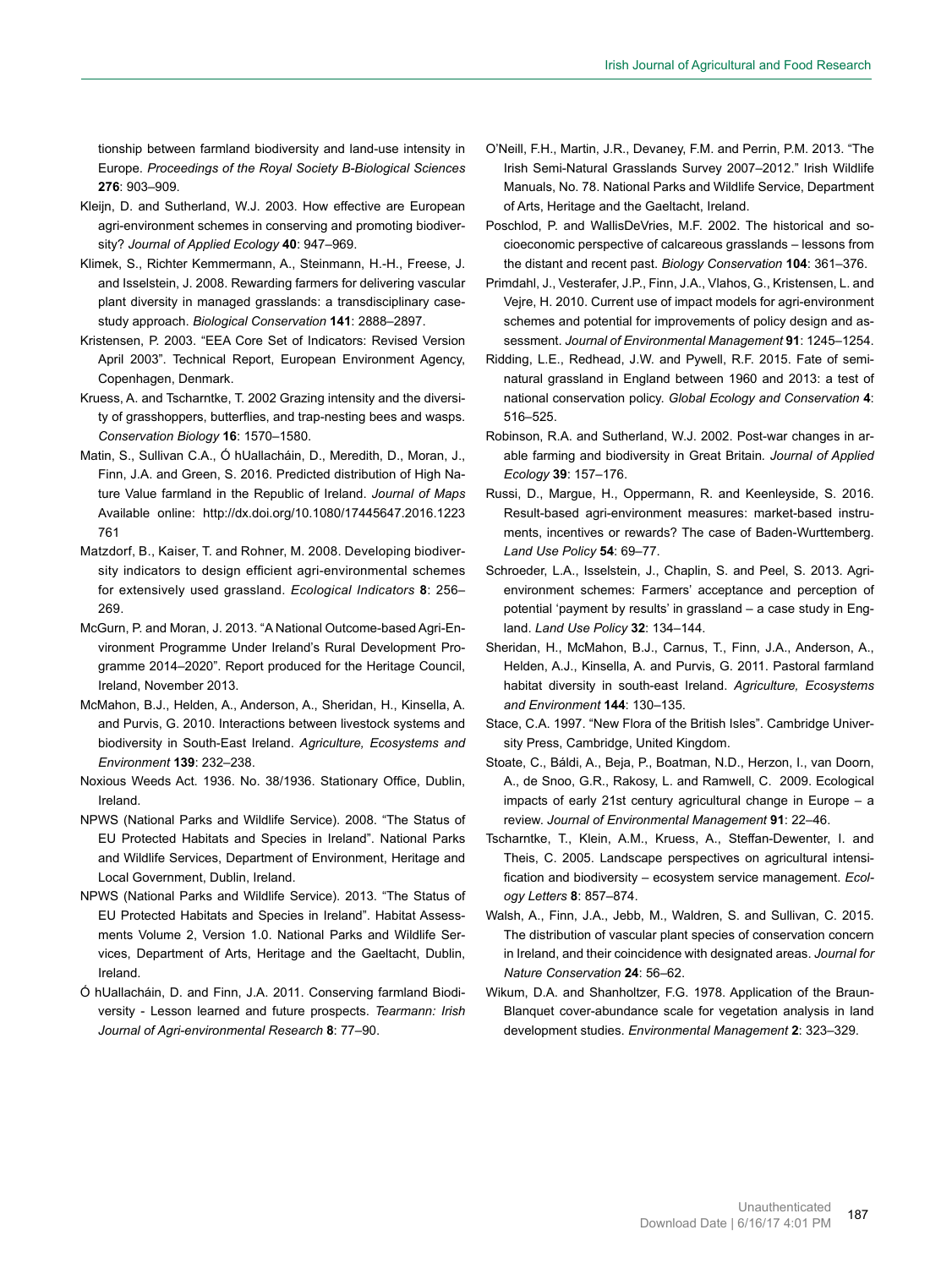| Taxonomic group | <b>Common name</b>       | <b>Taxonomic name</b>    | THM     | <b>SRG</b> | Natura |
|-----------------|--------------------------|--------------------------|---------|------------|--------|
| Grass           | Bent grass##             | Agrostis spp             | $\star$ | $\star$    |        |
| Grass           | Marsh foxtail            | Alopecurus geniculatus   |         |            |        |
| Grass           | Meadow foxtail##         | Alopecurus pratensis     |         |            |        |
| Grass           | Sweet vernal##           | Anthoxanthum odoratum    |         |            |        |
| Grass           | False oat                | Arrhenatherum elatius    |         |            |        |
| Grass           | Quaking grass##          | Briza media              |         |            |        |
| Grass           | Soft brome               | <b>Bromus hordeaceus</b> |         |            |        |
| Grass           | Crested dogs tail        | Cynosurus cristatus      |         |            |        |
| Grass           | Cocksfoot                | Dactylis glomerata       |         |            |        |
| Grass           | Tufted hair grass        | Deschampsia cespitosa    |         |            |        |
| Grass           | Couch                    | Elytrigia repens         |         |            |        |
| Grass           | Flote grass              | Glyceria fluitans        |         |            |        |
| Grass           | Reed sweet- grass        | Glyceria maxima          |         |            |        |
| Grass           | Downy oat grass##        | Helictotrichon pubescens |         |            |        |
| Grass           | Fescue##                 | Festuca spp              |         |            |        |
| Grass           | Yorkshire Fog            | Holcus lanatus           |         |            |        |
| Grass           | Creeping soft grass      | Holcus mollis            |         |            |        |
| Grass           | Perennial ryegrass       | Lolium perenne           |         |            |        |
| Grass           | Purple moor grass##      | Molinia caerulea         |         |            |        |
| Grass           | Reed Canary grass        | Phalaris arundinacea     |         |            |        |
| Grass           | Timothy**                | Phleum pratense          |         |            |        |
| Grass           | Common reed              | Phragmites australis     |         |            |        |
| Grass           | Annual meadow grass      | Poa annua                |         |            |        |
| Grass           | Smooth meadow grass      | Poa pratensis            |         |            |        |
| Grass           | Rough meadow grass       | Poa trivialis            |         |            |        |
| Sedge           | Glaucous sedge##         | Carex flacca             |         |            |        |
| Sedge           | Tawny sedge              | Carex hostiana           |         |            |        |
| Sedge           | Oval sedge               | Carex ovalis             |         |            |        |
| Sedge           | Tussock grass            | Carex paniculata         |         |            |        |
| Sedge           | Flea sedge##             | Carex pulicaris          |         |            |        |
| Sedge           | Yellow sedge##           | Carex viridula           |         |            |        |
| Sedge           | Common cotton-grass      | Eriophorum angustifolium |         |            |        |
| Sedge           | Hare's-tail cotton-grass | Eriophorum vaginatum     |         |            |        |
| Sedge           | Deergrass                | Trichophorum cespitosum  |         |            |        |
| Rush            | C. Spike rush            | Eleocharis palustris     |         |            |        |
| Rush            | Sharp-flowered rush##    | Juncus acutiflorus       |         |            |        |
| Rush            | Jointed rush##           | Juncus articulatus       |         |            |        |
| Rush            | Soft rush                | Juncus effusus           |         |            |        |
| Rush            | Hard rush                | Juncus inflexus          |         |            |        |

**Appendix Table A.1.** Presence and absence of botanical species within each AE grassland measure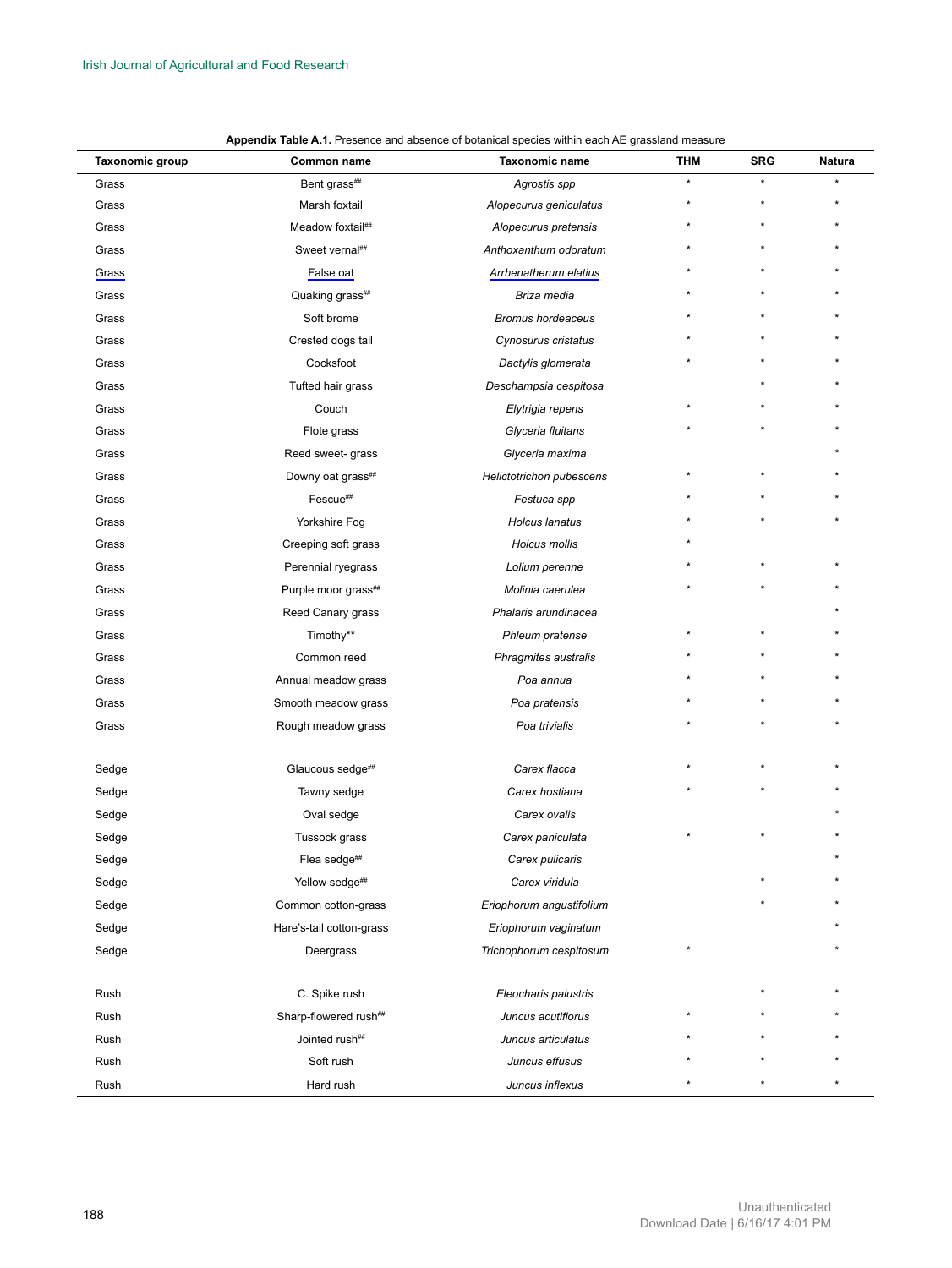| <b>Taxonomic group</b> | <b>Common name</b>            | <b>Taxonomic name</b>    | <b>THM</b> | <b>SRG</b> | Natura |
|------------------------|-------------------------------|--------------------------|------------|------------|--------|
| Herb                   | Yarrow                        | Achillea millefolium     |            |            |        |
| Herb                   | Bugle                         | Ajuga reptans            |            |            |        |
| Herb                   | Lady's mantle                 | Alchemilla vulgaris      |            |            |        |
| Herb                   | Water-plantain                | Alisma plantago-aquatica |            |            |        |
| Herb                   | Wild angelica                 | Angelica sylvestris      |            |            |        |
| Herb                   | Fool's water-cress            | Apium nodiflorum         |            |            |        |
| Herb                   | Lesser water-plantain         | Baldellia ranunculoides  |            |            |        |
| Herb                   | Daisy                         | <b>Bellis perennis</b>   |            |            |        |
| Herb                   | Marsh marigold##              | Caltha palustris         |            |            |        |
| Herb                   | Cuckoo-flower                 | Cardamine pratensis      |            |            |        |
| Herb                   | Black Knapweed***             | Centaurea nigra          |            |            |        |
| Herb                   | Mouse ear                     | Cerastium fontanum       |            |            |        |
| Herb                   | Meadow thistle##              | Cirsium dissectum        |            |            |        |
| Herb                   | Marsh thistle                 | Cirsium palustre         |            |            |        |
| Herb                   | Pignut##                      | Conopodium majus         |            |            |        |
| Herb                   | Hawksbeard spp                | Crepis spp               |            |            |        |
| Herb                   | Smooth hawksbeard##           | Crepis capillaris        |            |            |        |
| Herb                   | Common spotted orchid##       | Dactylorhiza fuchsii     |            |            |        |
| Herb                   | Wild carrot##                 | Daucus carota            |            |            |        |
| Herb                   | Foxglove                      | Digitalis purpurea       |            |            |        |
| Herb                   | Ferns                         | Dryopteris spp           |            |            |        |
| Herb                   | Greater willowherb,           | Epilobium hirsutum       |            |            |        |
| Herb                   | Marsh willowherb,             | Epilobium palustre       |            |            |        |
| Herb                   | Willowherb                    | Epilobium                |            |            |        |
| Herb                   | Eyebright***                  | Euphrasia spp            |            |            |        |
| Herb                   | Meadow sweet##                | Filipendula ulmaria      |            |            |        |
| Herb                   | Cleaver                       | Galium aparine           |            |            |        |
| Herb                   | Marsh bedstraw##              | Galium palustre          |            |            |        |
| Herb                   | Heath bedstraw##              | Galium saxatile          |            |            |        |
| Herb                   | Hogweed##                     | Heracleum sphondylium    |            |            |        |
| Herb                   | Greater horsetail             | Equisetum telmateia      |            |            |        |
| Herb                   | Square stalked St John's Wort | Hypericum tetrapterum    |            |            |        |
| Herb                   | Marsh pennywort##             | Hydrocotyle vulgaris     |            |            |        |
| Herb                   | Cats ear##                    | Hypochaeris radicata     |            |            |        |
| Herb                   | Yellow Iris                   | Iris pseudacorus         |            |            |        |
| Herb                   | Field scabious##              | Knautia arvensis         |            |            |        |
| Herb                   | Ox-eye daisy##                | Leucanthemum vulgare     |            |            |        |
| Herb                   | Ragged robin##                | Lychnis flos-cuculi      |            |            |        |
| Herb                   | Purple loosestrife            | Lythrum salicaria        |            |            |        |
| Herb                   | Pineapple weed                | Matricaria discoidea     |            |            |        |
| Herb                   | Water mint##                  | Mentha aquatica          |            |            |        |
| Herb                   | Bog bean                      | Menyanthes trifoliata    |            |            |        |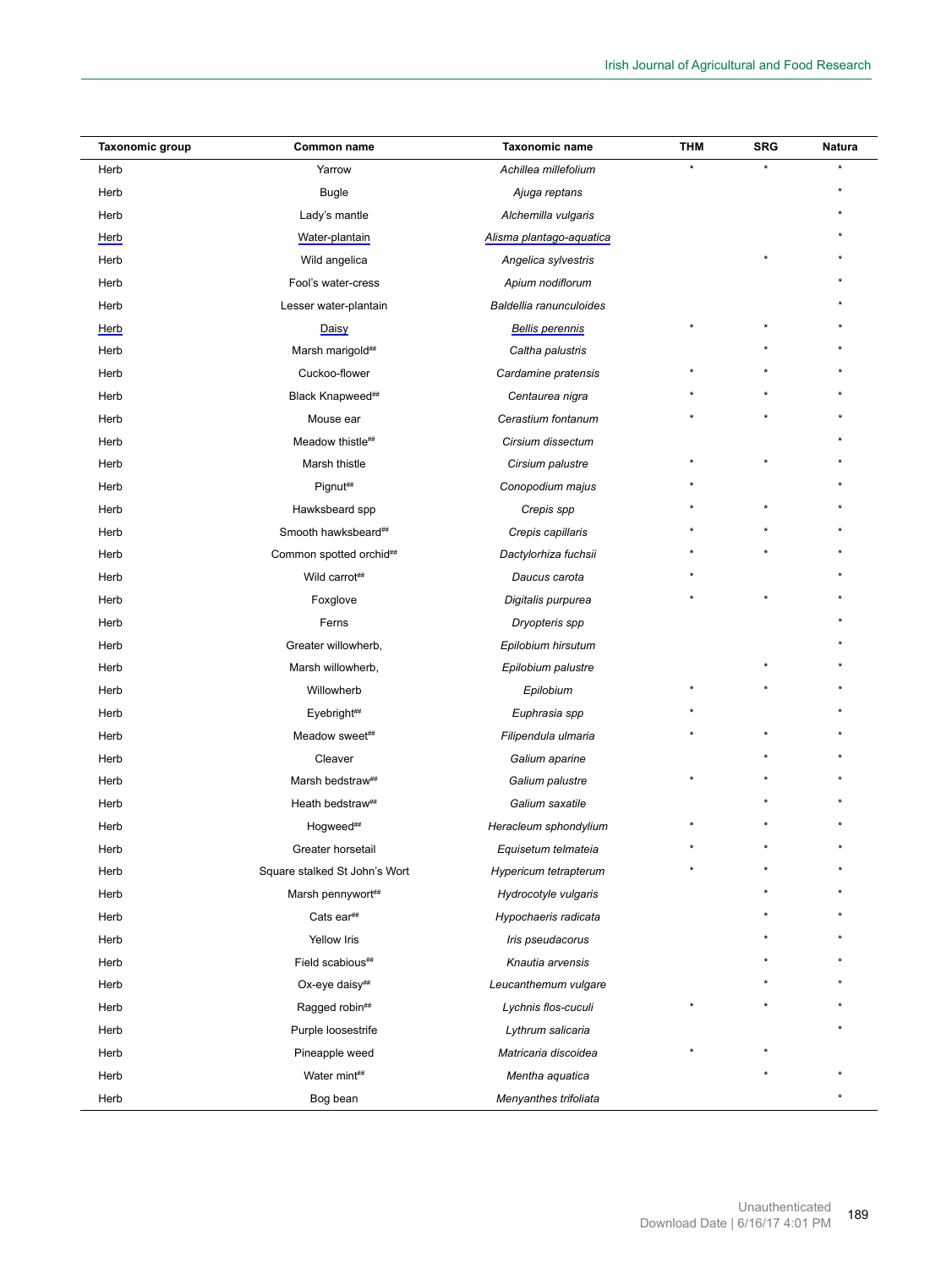| Taxonomic group | Common name                      | <b>Taxonomic name</b>       | <b>THM</b> | <b>SRG</b> | Natura |
|-----------------|----------------------------------|-----------------------------|------------|------------|--------|
| Herb            | Field forget-me-not              | Myosotis arvensis           | $\star$    | $\star$    |        |
| Herb            | Water forget-me-not              | Myosotis scorpioides        |            |            |        |
| Herb            | Water-cress                      | Nasturtium officinale       |            |            |        |
| Herb            | <b>Grass of Parnassus</b>        | Parnassia palustris         |            |            |        |
| Herb            | Lousewort                        | Pedicularis sylvatica       |            |            |        |
| Herb            | Amphibious Bistort               | Persicaria amphibia         |            |            |        |
| Herb            | Red leg                          | Persicaria maculosa         |            |            |        |
| Herb            | Common butterbur                 | <b>Petasites hybridus</b>   |            |            |        |
| Herb            | Mouse ear Hawkweed##             | Pilosella officinarum       |            |            |        |
| Herb            | Common butterwort                | Pinguicula vulgaris         |            |            |        |
| Herb            | Ribwort plantain <sup>##</sup>   | Plantago lanceolata         |            |            |        |
| Herb            | Greater plantain                 | Plantago major              |            |            |        |
| Herb            | Milkwort                         | Polygala vulgaris           |            |            |        |
| Herb            | Trailing tormentil <sup>##</sup> | Pontentilla angelica        |            |            |        |
| Herb            | Silverweed                       | Potentilla anserina         |            |            |        |
| Herb            | Tormentil##                      | Potentilla erecta           |            |            |        |
| Herb            | Marsh cinequefoil <sup>##</sup>  | Potentilla palustris        |            |            |        |
| Herb            | Creeping cinquefoil              | Potentilla reptans          |            |            |        |
| Herb            | Cowslip##                        | Primula veris               |            |            |        |
| Herb            | Primrose##                       | Primula vulgaris            |            |            |        |
| Herb            | Self-heal##                      | Prunella vulgaris           |            |            |        |
| Herb            | <b>Bracken</b>                   | Pteridium aquilinum         |            |            |        |
| Herb            | Meadow buttercup##               | Ranunculus acris            |            |            |        |
| Herb            | Spearwort##                      | Ranunculus flammula         |            |            |        |
| Herb            | Creeping buttercup               | Ranunculus repens           |            |            |        |
| Herb            | Yellow rattle##                  | Rhinanthus minor            |            |            |        |
| Herb            | Common sorrel                    | Rumex acetosa               |            |            |        |
| Herb            | Sheep sorrel                     | Rumex acetosella            |            |            |        |
| Herb            | Marsh ragwort                    | Senecio aquaticus           |            |            |        |
| Herb            | Marsh woundwort                  | Stachys palustris           |            |            |        |
| Herb            | Greater stitchwort               | Stellaria holostea          |            |            |        |
| Herb            | Devil's-bit scabious##           | Succisa pratensis           |            |            |        |
| Herb            | Dandelion                        | Taraxacum officinale agg.   |            |            |        |
| Herb            | <b>Nettle</b>                    | Urtica dioica               |            |            |        |
| Herb            | Water speedwell                  | Veronica anagallis-aquatica |            |            |        |
| Herb            | <b>Brooklime</b>                 | Veronica beccabunga         |            |            |        |
| Herb            | Germander speedwell              | Veronica chamaedrys         |            |            |        |
| Herb            | Thyme-leaved speedwell           | Veronica serpyllifolia      |            |            |        |
| Weed            | Creeping thistle                 | Cirsium arvense             |            |            |        |
| Weed            | Spear thistle                    | Cirsium vulgare             |            |            |        |
| Weed            | Broadleaved dock                 | Rumex obtusifolius          |            |            |        |
| Weed            | Ragwort                          | Senecio jacobaea            |            |            |        |